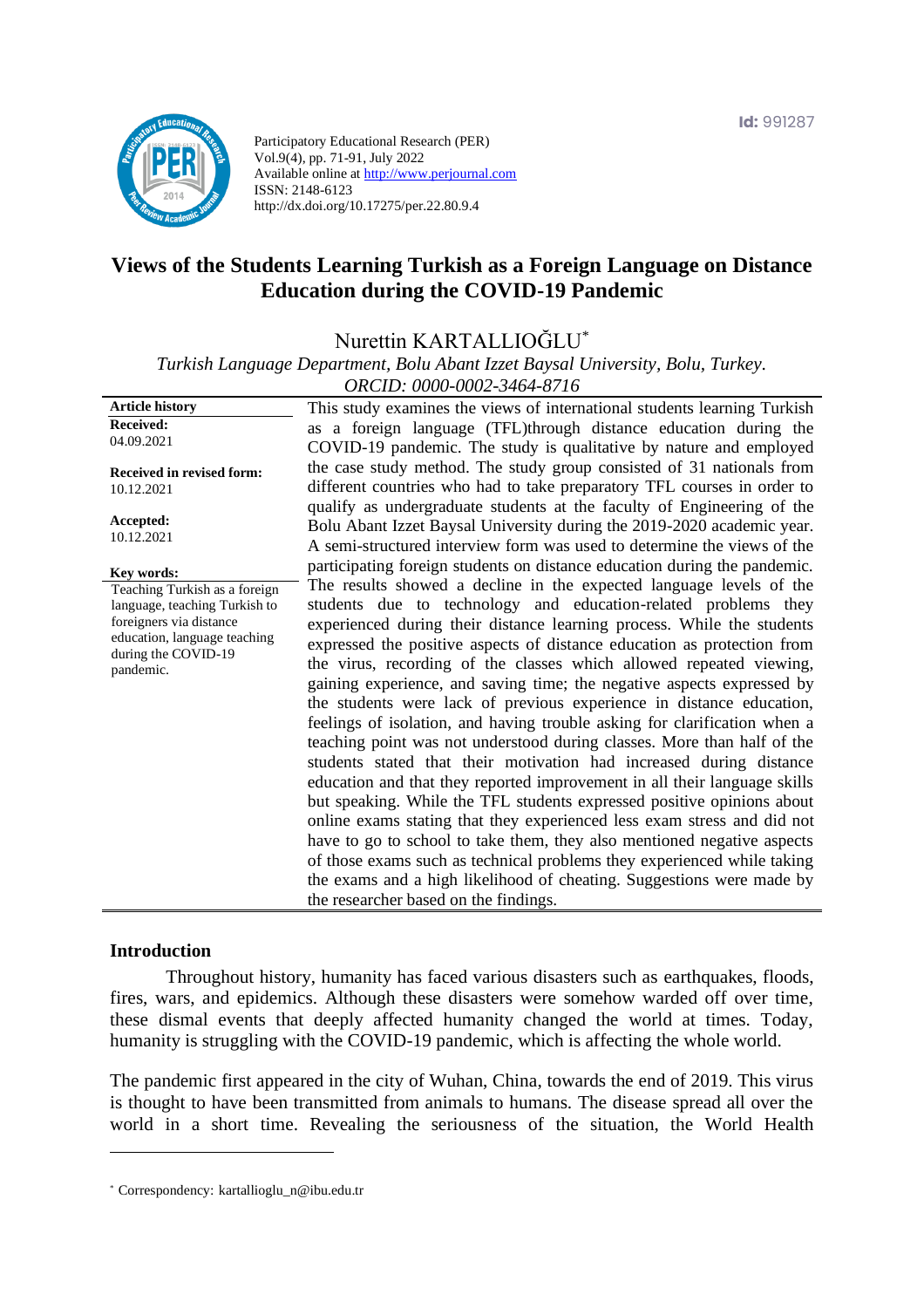Organization (WHO) declared the COVID-19outbreak a global pandemic on March 11, 2020, (Turkish Academy of Sciences, 2020). All areas involving intense human interaction, especially, economy, health, sports, tourism, and education, have been adversely affected by the pandemic. People's lifestyles and daily habits have changed completely as they try to adapt to these unprecedented developments in their lives. It is currently unclear as to when the disease will dissipate.

The presence of COVID-19 was confirmed in Turkey with the detection of the first case on March 11, 2020. After the case was confirmed, various measures were taken in almost every aspect of life to prevent the spread of the virus in the country. One of those measures was to close schools and various educational institutions temporarily to adapt rapidly to changing conditions. The Council of Higher Education (CoHE) acted accordingly and advised universities to continue the Spring semester of the 2019-2020 academic year through distance education to minimize the effects of any pandemic-related negative developments and to ensure the continuation of educational activities (CoHE, 2020). Effective March 23, 2020, universities have switched to distance education. Since then, millions of students have started taking courses through distance education regardless of their experience in distance education.

Distance education in which students and faculty members are in various locations and settings during teaching and learning activities (Kaya, 2002; Uşun, 2006; Yalın, 2003) is an educational practice that ensures flexibility with regard to age, purpose, time, and place (Uşun, 2006) and utilizes technological tools in the learning-teaching process (Uşun, 2006; Yalın, 2001).This practice is, in essence, an internet-based learning method where teachers and students interact outside actual classrooms (Dabbagh & Brenda, 2005; Farrah & Al-Bakry, 2020; Özaygen, 2000). In this sense, distance education provides people with individual learning opportunities and offers greater flexibility when compared with traditional education (İşman, 2011).

Based on the previous definitions and implementations, Keegan (1996) expressed the basic characteristics of distance education as follows:

- The separation of students and teachers during the learning process,
- The design of learning environments and the teaching process by the institution,
- The existence of two-way communication between the teacher and students and students themselves,
- The use of media and technology for the interaction between the teacher and students and students themselves, and
- The quasi-permanent absence of learning groups to enhance social and individual learning.

Thus, for a course to be successfully conducted through distance education and to reveal its benefits or limitations, it should be developed in line with the features listed by Keegan above (1996).

Distance education has several advantages such as providing lifelong learning opportunities, having a very stimulating learning environment and flexibility in terms of methods and techniques that can be used, providing equal opportunities in education, giving students the opportunity to watch the recorded classes again, and being independent in terms of time and venue (Uşun, 2006). Additionally, the benefits of distance education are individualizing teaching, reducing teaching costs, providing quick access to the teaching of new subject areas,

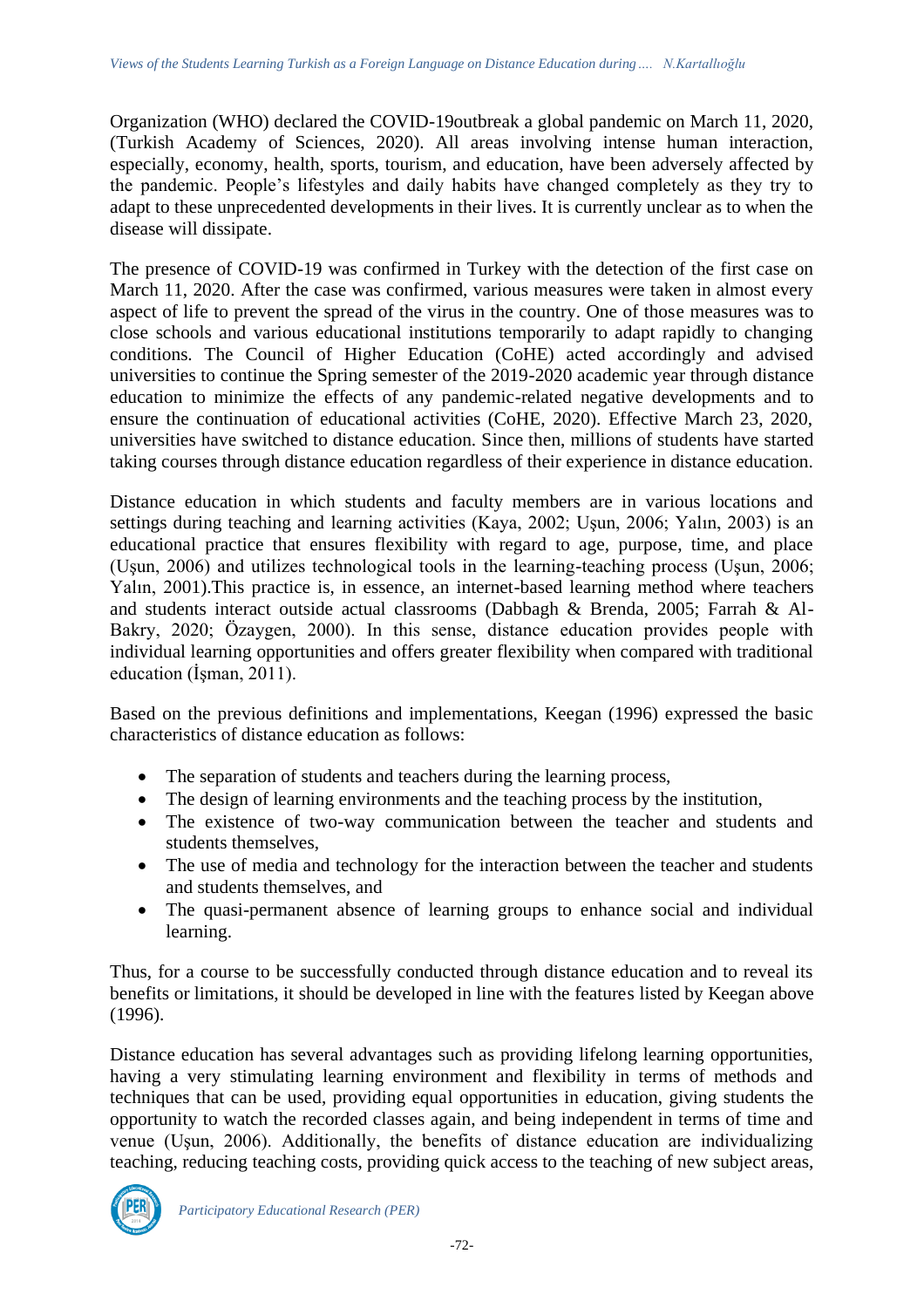and bringing new standards to education (Gürer, 2021).

While distance education has advantages, it also comes with limitations such as disconnection problems that may occur at any point during a class, difficulties students who do not have strong individual learning habits experience in understanding classes, limited communication between teachers and students, and the lack of various technological infrastructures essential for the successful implementation of distance education (Nenko, Kybalna, & Snisarenko, 2020; Tirtanawati, 2021; Uşun, 2006; Yanpar, 2009). It has also been determined that distance education is not suitable for the development of psycho-motor skills and is not as effective as face-to-face education in providing social interaction among students. The lack of experience of teachers in distance education is also one of the factors affecting the success of distance education (Gürer, 2021).

When the COVID-19outbreak was declared a global pandemic, all educational institutions had to switch to distance education rapidly and in an unplanned manner in order to continue the education process. This unexpected transformation in education has brought some problems (Alan, Biçer, & Can, 2020; Erzen & Ceylan, 2020; Farrah & Al-Bakry, 2020). These problems have been experienced in foreign language education at higher levels. According to Hurd (2006), learning a foreign language through distance education is more difficult than learning most subjects. Although distance education tools and applications are not new in language education, they pose a challenge in terms of student interaction (Payne, 2020). Language education is first and foremost related to teaching skills. In distance education, students are expected to learn the language through the use of various applications and use it effectively in situations they are exposed to. There are studies (Ahmad, 2016; Doğan, 2020; Mahibur Rahman, 2020) that show that the desired outcomes may not be achieved in the teaching of basic language skills which are the main elements of language. The forced transition to compulsory distance education brings with it some opportunities as well. Therefore, it is very important to determine what does not work in this process and the problems that arise (Carrillo & Flores, 2020) in order to effectively plan the ensuing processes.

Various studies on distance foreign language education during the pandemic are available in the professional literature. However, the number of studies investigating foreign language education at the university level is limited. In one such study, Farrah and Al-Bakry (2020) aimed to determine the views of Palestinian EFL students on distance education. They concluded that the Palestinian EFL students regarded distance education to be positive because it increased their self-confidence, encouraged them to do research in their learning, allowed them to improve themselves in terms of technology, and offered them different experiences. The negative aspects of distance education reported in the study were insufficient technological infrastructure and the unreliability of the exams. The students in the study expressed an overall positive opinion about distance education. In another study, Mahibur Rahman (2020) conducted a survey among lecturers teaching at three universities in Saudi Arabia to determine the difficulties they experienced in distance foreign language education. In the study, the majority of foreign language teachers reported that face-to-face education was better than distance education and that student motivation in distance education was not high. In another study, Öztürk Karataş and Tuncer (2020) determined that during foreign language teaching through distance education, in terms of the four basic language skills, students had the most advantage in writing and the least advantage in speaking. They also reported that various writing assignments given by the teacher helped develop students' writing skills while the speaking skill was more neglected.



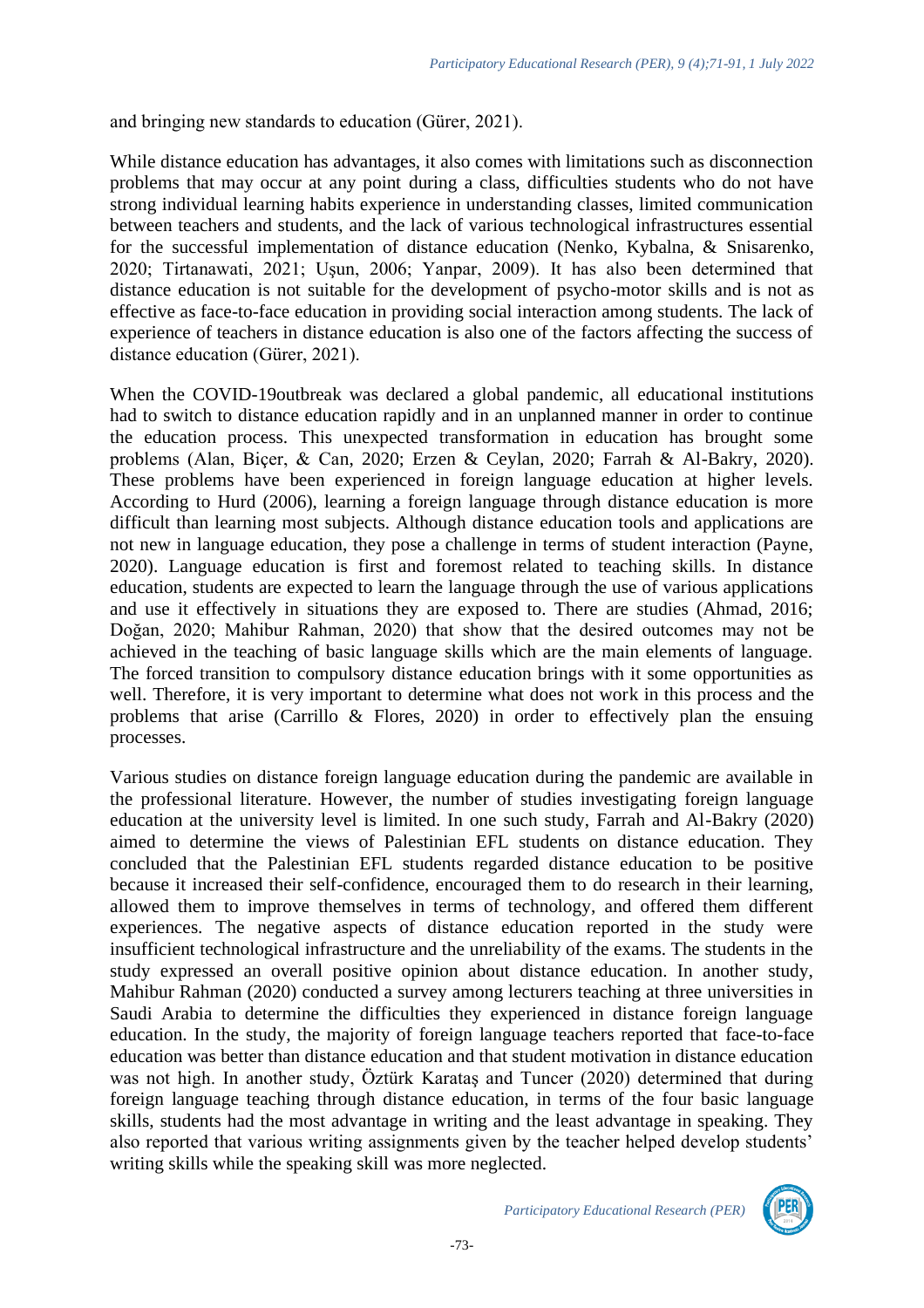Hernández and Flórez (2020) conducted a study with twenty-two English teachers in Colombia and reported that the participants believed that synchronous encounters positively impacted the students' motivation levels because they allowed interaction and providing guidance and feedback in real-time. Similarly, Atmojo and Nugruho (2020) interviewed sixteen foreign language teachers in Indonesia to identify successful distance foreign language education practices and challenges. The teachers who participated in the research stated that communication between teachers and students was very important in the learning process and that the emotional bond between teachers and students could not be strengthened due to the lack of communication and interaction in distance education. In a study with university students learning English in Saudi Arabia, Mahyoob (2020) intended to determine the difficulties of e-learning and concluded that, problems experienced by the students could be grouped under three categories as technical, academic, and communication difficulties. In addition, the students reported that they could not achieve the success they had targeted and were not satisfied with distance education. The study by Famularsih (2020) is another scholarly endeavor to determine university-level ESL students' experiences in Indonesia; the results of the study showed that students approached distance education positively during the epidemic. Although internet-related problems emerged during the distance education process, the students' reading and writing skills improved while their speaking and listening skills failed to reach the desired level. Karakış (2020) aimed to identify university students' achievement in English courses and their views on distance learning environments and reported that students had positive views on the distance education environment regardless of their achievement levels. The study conducted by Tirtanawati (2021) determined that students had problems related to the internet during the distance education process and that they were bored with distance education course activities and missed face-to-face education. Allo (2020) reported that foreign language learners had positive perceptions towards distance education, but they experienced internet connection problems and financial problems. Aryanti (2020) listed the problems experienced by Indonesian university students learning English in distance education as internet connection problems, problems arising from the use of online applications, and health problems due to constantly looking at technological devices such as computers, tablets, and mobile phones.

Efriana (2021) examined the problems that occurred in distance foreign language education from the perspectives of teachers, students, and parents. The problems experienced by the teachers were the lack of technological know-how and problems in student supervision; the problems experienced by the students were the inability to follow the course and problems regarding the internet, and the problems experienced by the parents were the inability to pay sufficient attention to their children and to help them during online courses. The study conducted by Rahman (2020) reported that university students learning a foreign language perceived distance education as beneficial during the epidemic. It was observed that the students experienced difficulties in understanding some course materials, had internet connection problems, and encountered technical problems.

Previous studies mostly focused on problems such as internet connection problems and problems related to insufficient technological infrastructure. However, technological problems form a part of the issues that negatively affect distance language education. The subject should, therefore, be handled holistically by focusing on other significant elements of language teaching. Hence, this study aimed to investigate the factors such as teaching four basic language skills, evaluation of basic language skills, positive and negative aspects of distance education classes, problems experienced during distance education, and student motivation, all of which play a major role in teaching TFL via distance education. Thus, this

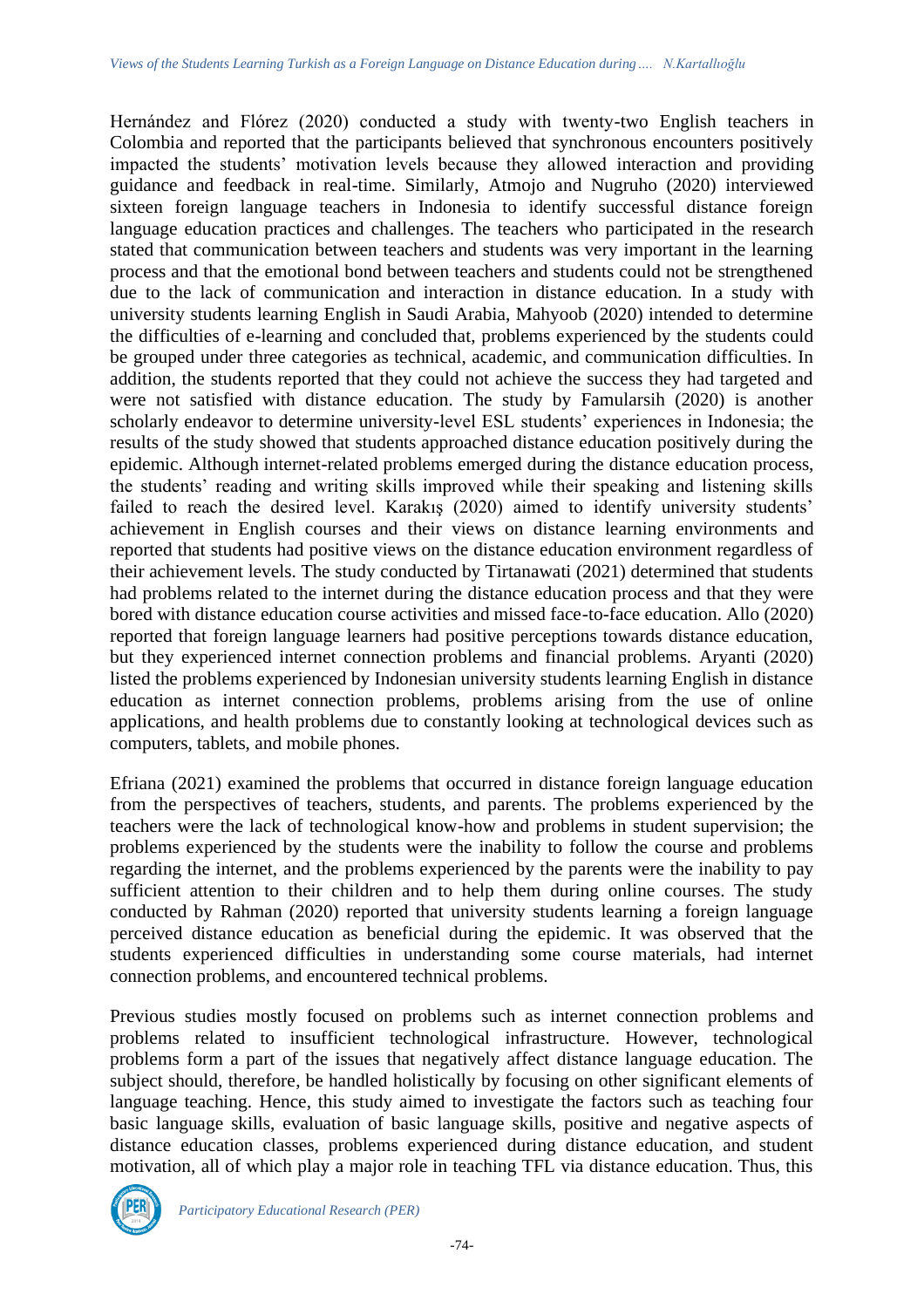study set out to explore the role of those factors in distance foreign language education.

The main question of the study was "What are the views of the international students who are learning Turkish as a foreign language on distance education during the COVID-19 pandemic?" which could be answered by obtaining the participants' responses to the following nine sub-questions that will provide information to answer the main research question:

- (1) What problems have the students experienced while taking Turkish classes during the pandemic?
- (2) Do the students think there has been an improvement in their language skills during the pandemic?
- (3) What are the positive and negative aspects of the Turkish classes provided via distance education during the pandemic?
- (4) How has the pandemic affected the students' level of active participation and motivation in Turkish classes?
- (5) How has the pandemic affected the development of the students' reading skills?
- (6) How has the pandemic affected the development of the students' listening skills?
- (7) How has the pandemic affected the development of the students' speaking skills?
- (8) How has the pandemic affected the development of the students' writing skills?
- (9) What are the positive and negative aspects of online exams conducted to determine students' Turkish proficiency levels during the pandemic?

#### **Method**

#### *Research Model*

This study utilized the case study design to determine the views of the TFL students regarding their distance education experiences during the COVID-19 era. Case study is an indepth analysis of an individual situation such as a person, group, event, or phenomenon in detail (Büyüköztürk, Çakmak, Akgün, Karadeniz & Demirel, 2016) with the intention to explore, describe and interpret that person, group, event, or phenomenon in its unique environment (Christensen, Johnson, & Turner, 2015; Creswell, 2013; Paker, 2017). Case study research is commonly used in language learning, first language and second language acquisition, and teacher education studies. It was used in this study to capture and analyze the views of TFL students on the distance education process and to evaluate the process in detail.

#### *Study Group*

The study group consisted of 31 international students, studying at the Bolu Abant Izzet Baysal University, Faculty of Engineering and learning Turkish as a foreign language in the preparatory program of the Turkish education center of the university in the 2019-2020 academic year. Criterion sampling was used to form the study group. Two criteria were identified before the research: voluntary participation and regular attendance in the distance education classes. Table 1 presents the descriptive information about the study group.

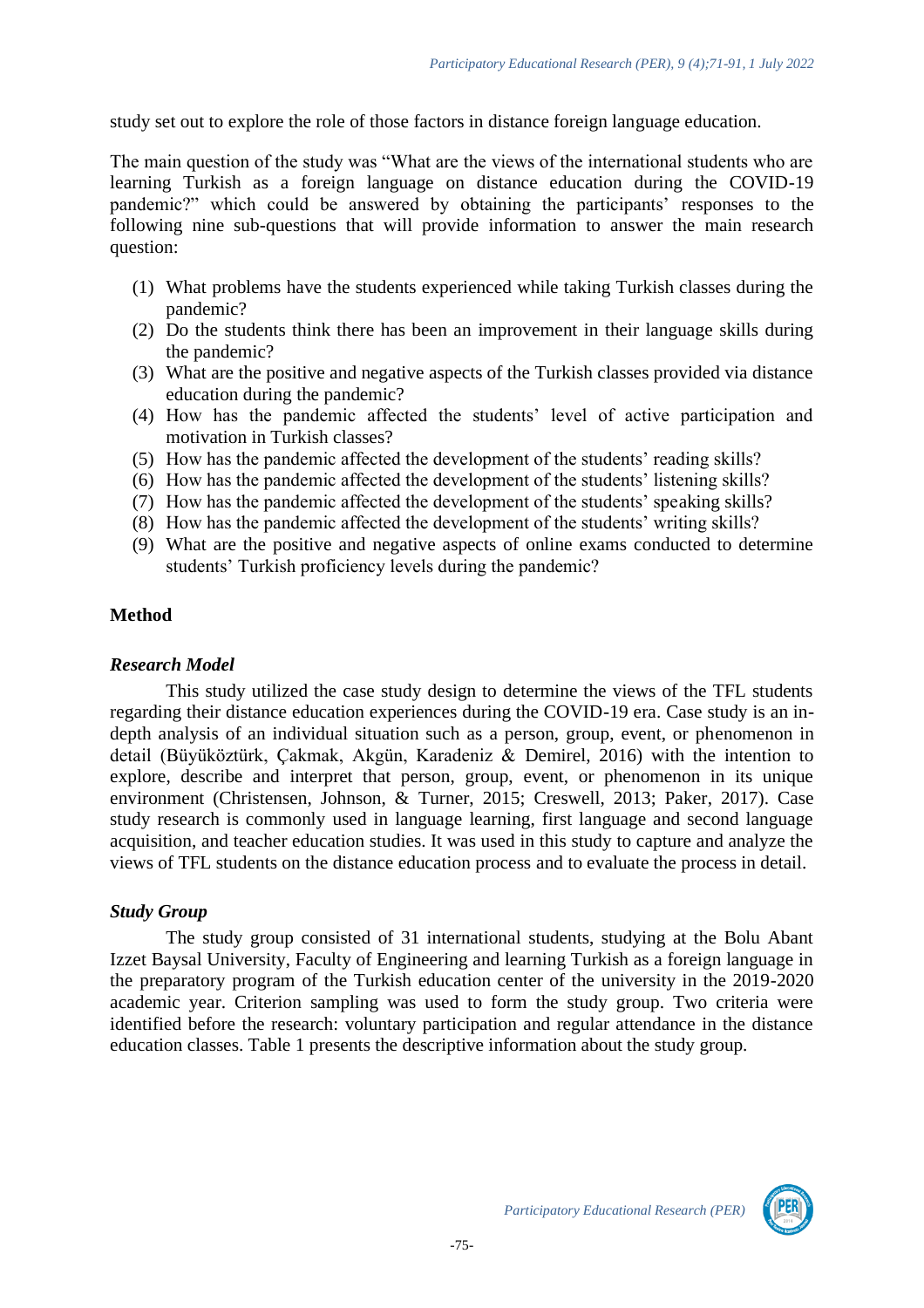| Table 1. Descriptive information about the study group<br><b>Variable</b> | <b>Categories</b> | f              | $\frac{0}{0}$ |
|---------------------------------------------------------------------------|-------------------|----------------|---------------|
|                                                                           | Syria             | 8              | 25.81         |
|                                                                           | Iraq              | $\overline{4}$ | 12.90         |
|                                                                           | Azerbaijan        | 3              | 9.68          |
|                                                                           | Palestine         | 3              | 9.68          |
|                                                                           | Afghanistan       | $\overline{2}$ | 6.45          |
|                                                                           | Morocco           | $\overline{2}$ | 6.45          |
|                                                                           | Yemen             | $\overline{2}$ | 6.45          |
| Country                                                                   | Pakistan          | 1              | 3.23          |
|                                                                           | Uzbekistan        | $\mathbf{1}$   | 3.23          |
|                                                                           | Bangladesh        | 1              | 3.23          |
|                                                                           | Cameroon          | 1              | 3.23          |
|                                                                           | Mali              | 1              | 3.23          |
|                                                                           | Mauritania        | 1              | 3.23          |
|                                                                           | Kenya             | 1              | 3.23          |
|                                                                           | <b>Total</b>      | 31             | <b>100</b>    |
|                                                                           | Female            | $\tau$         | 22.58         |
| Gender                                                                    | Male              | 24             | 77.42         |
|                                                                           | <b>Total</b>      | 31             | <b>100</b>    |
|                                                                           | $17 - 21$         | 28             | 93.55         |
|                                                                           | $22 - 26$         | 1              | 3.23          |
| Age                                                                       | $27+$             | 1              | 3.23          |
|                                                                           | <b>Total</b>      | 31             | 100           |
|                                                                           | Yes               | $\overline{2}$ | 6.45          |
| <b>Distance Education Experience</b>                                      | No                | 29             | 93.55         |
|                                                                           | <b>Total</b>      | 31             | 100           |
| Level of Turkish                                                          | C1                | 31             | 100           |
|                                                                           | <b>Total</b>      | 31             | <b>100</b>    |

Table 1. Descriptive information about the study group

Table 1 demonstrates that the students were from 14 different countries. Of those participants, eight were Syrian, four were Iraqi, three were Azerbaijani, and three were Palestinian. There were two students from each of the countries of Afghanistan, Morocco, and Yemen. There was one student from each of the countries of Pakistan, Uzbekistan, Bangladesh, Cameroon, Mali, Mauritania, and Kenya.

Seven students (22.58%) were female and 24 (77.42%) were male. Twenty-nine students (93.55%) were between the ages of 17-21, one (3.23%) was between the ages of 22-26 and one (3.23%) was 27 years or older. Only two (6.45%) students had prior distance education experience. The remaining 29 (93.55%) students did not have such experience. All students had C1 level Turkish proficiency.

# *Data Collection Tool*

A semi-structured interview form was used in the study to determine the views of the TFL students on distance education during the COVID-19 pandemic. An interview form with 10 questions was developed by the researcher after reviewing the relevant literature. Expert opinion was sought for the interview questions from two experts working in the field of Turkish education and one expert working in the field of assessment and evaluation. Upon the feedback received from the experts and establishing content validity, the resulting interview form included 10questions. A pilot study was conducted with five TFL students to determine whether the questions in the interview form were clear and comprehensible. At the end of the

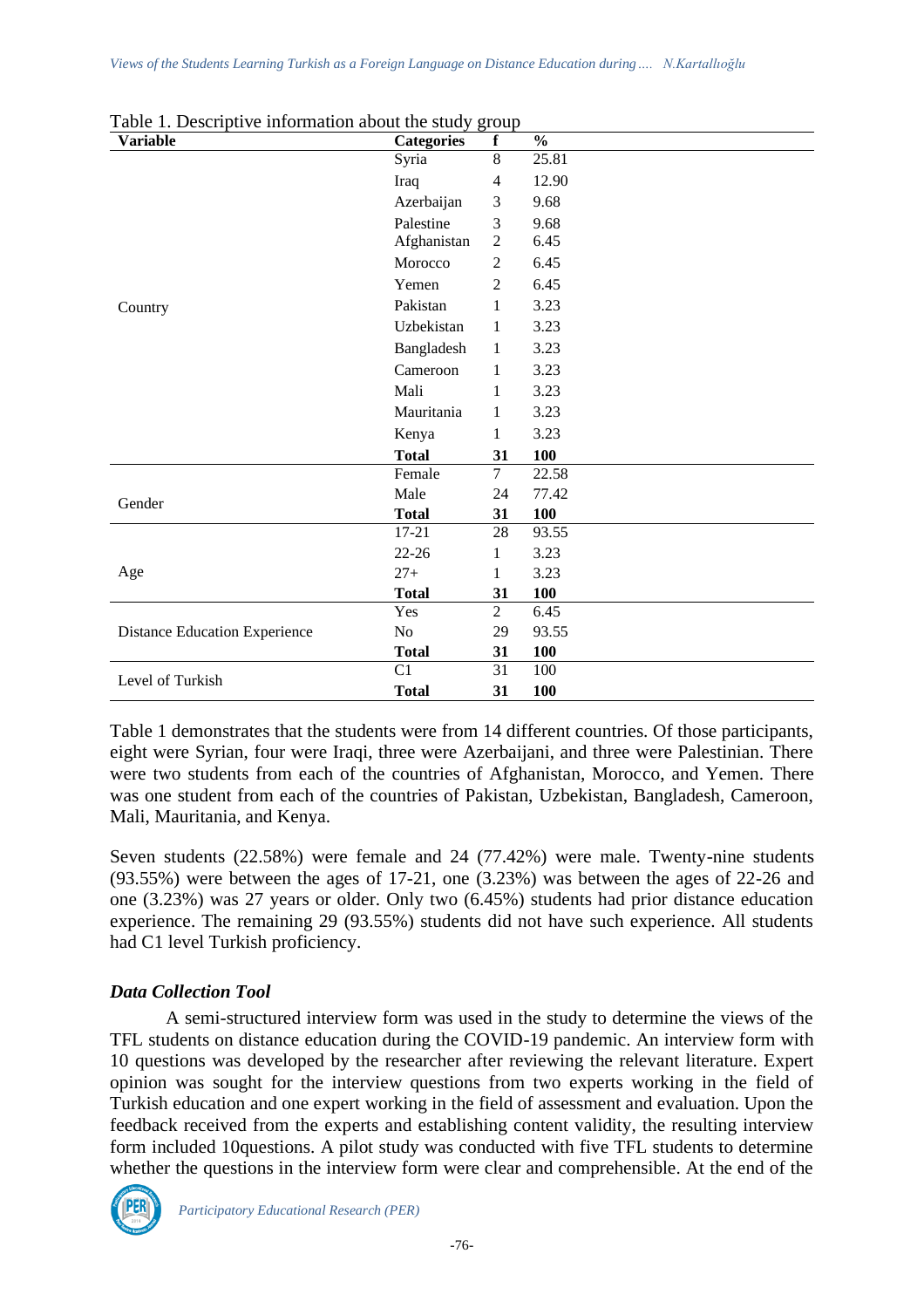analysis of the pilot study findings, the interview form was finalized by making necessary changes based on student feedback received in the pilot study.

## *Data Collection*

An application was made to the ethics committee of the university for data collection. The study was approved by the Bolu Abant Izzet Baysal University Human Research Ethics Committee (Protocol No. 2020/303) on December 24, 2020. Since face-to-face interviews with the participants would be allowed due to the COVID-19 pandemic, Google Forms was used to make the interview form available on digital media. Afterward, the digital interview form was sent to the students' e-mail addresses. The data were obtained through the responses of the students who voluntarily participated in the study.

# *Data Analysis*

Content analysis was used to analyze the data. Content analysis is a systematic, repeatable technique in which the ideas in a text are summarized in smaller content categories with coding based on certain rules. With this technique, inferences are made by identifying certain features in a set of data objectively and systematically (Büyüköztürk et al., 2016: 250). The aim is to reveal the facts that may be hidden in the data (Cohen, Manion & Morrison, 2007; Yıldırım & Şimşek, 2016). Prior to the analysis, the participants were coded as P1, P2, P3 to ensure their privacy and adhere to ethical research principles.

During data analysis, the researcher identified themes according to the research questions. Codes were created from the students' answers to each question. Sub-themes with similar content were formed and included under the relevant themes. Direct quotations were used to support the findings.

# *Validity and Reliability*

To establish the content validity of the form, firstly, the opinions of two experts working in the field of Turkish education and an expert working in the field of measurement and evaluation were sought to check whether the prepared questions covered the subject to be investigated and whether the questions were intelligible. Based on expert opinions, necessary revisions were made in the questions to improve content validity.

The revised interview form was used in a pilot study. The results of the pilot interviews conducted with a similar group of students showed that the feedback given by the students was also positive. The form was then given its final shape based on this feedback. The final form was examined by an expert in the field of Turkish education and found to be fit for the purpose of the study.

To calculate reliability, the formula (Reliability = consensus/consensus + disagreement X 100) developed by Miles and Huberman (1994) was chosen. The data would be collected and coded separately by two field experts and would be compared for inter-rater reliability. The themes identified by the experts were compared with the themes identified by the researcher, and it was determined that the themes were 90% compatible. This finding showed that the obtained results were reliable.

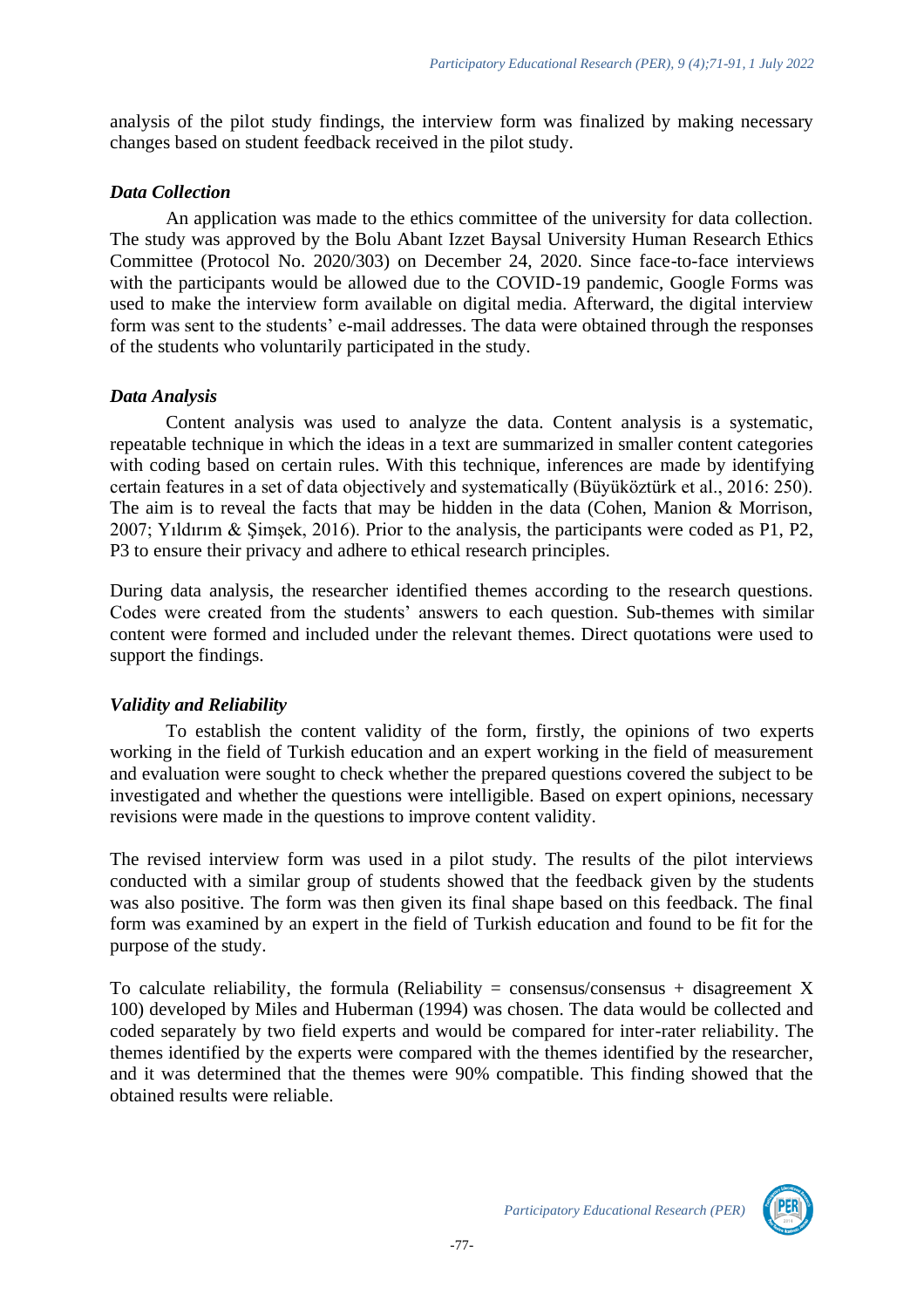# **Findings**

The findings obtained in the interviews with the participating students were collected under nine main themes. Sub-themes and codes will be provided under each theme.

### *Findings regarding the Problems Students have Experienced while Taking Distance Turkish Classes during the COVID-19 Pandemic*

Table 2 presents the sub-themes and the codes formed based on the student responses to the following question: "What problems did you experience while taking Turkish classes during the COVID-19 pandemic?"

|                   | Table 2. Problems experienced by the students while taking distance Turkish classes |  |
|-------------------|-------------------------------------------------------------------------------------|--|
| <b>Sub-Themes</b> | Code                                                                                |  |
|                   |                                                                                     |  |

| $v_{\rm av}$ inchercy          | .                                    |    |
|--------------------------------|--------------------------------------|----|
|                                | Internet connection problems         | 16 |
| Problems Related to Technology | Lack of technological devices        |    |
|                                | <b>System-related Problems</b>       |    |
| Problems Related to Education  | Inability to focus on online courses |    |

The problems experienced by the students could be summarized under the 2 sub-themes given in Table 2. Regarding the problems related to technology, it was found that the students mostly experienced internet connection problems *(f=16)*, that they did not have technological devices *(f=6),* and that they had system-related problems *(f=4)*. Some of the students' views on technology-related problems are presented below:

P4: "*I have been taking online education classes in the coronavirus process. I have had some technology-related problems in this period. Sometimes I could not attend the classes due to internet connection problems which caused me to regress a little*."

P16: "*Not having a computer was my biggest problem. My computer was in another city and my father couldn't send it to me*."

P17: "*I had a hard time adapting to the new system during the COVID-19 period. It was difficult to access online education and the system was confusing*."

Regarding problems related to education, it was determined that the students could not focus on online classes  $(f=5)$ . This lack of focus negatively affected their active participation in classes. Regarding this issue, one student expressed his view as follows:

P29: "*I couldn't focus on the lesson as much as I wanted because something was constantly distracting me since it was online*."

# *Findings regarding the Effects of the COVID-19 Pandemic on the Development of the Students' Turkish Language Skills*

Table 3presents the sub-themes and the codes formed based on the student responses to the following question: "Do you think there has been an improvement in your language skills during the pandemic?"

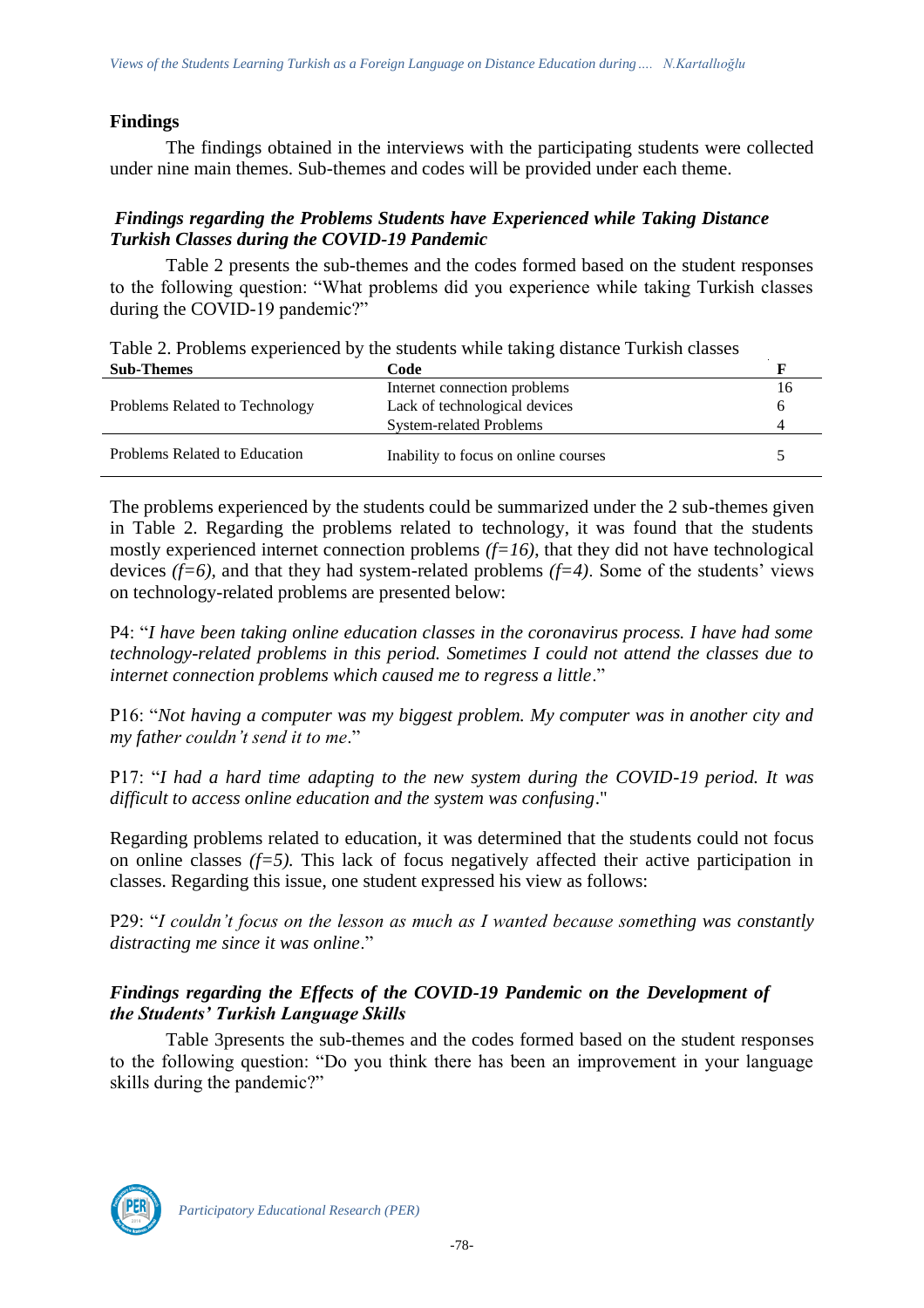| <b>Sub-Themes</b>                                                                                | Code                                  |  |
|--------------------------------------------------------------------------------------------------|---------------------------------------|--|
|                                                                                                  | Lack of practice                      |  |
| No improvement in skills<br>Challenges posed by distance education<br>Problems related to recall |                                       |  |
|                                                                                                  |                                       |  |
|                                                                                                  | Watching Turkish TV series and movies |  |
| Improvement in skills                                                                            | Creating Practice opportunities       |  |
|                                                                                                  | Adapting to distance education        |  |

# Table 3. Status of the students' Turkish skills during the covid-19 pandemic

Student views about the changes in their Turkish skills were summarized under 2 sub-themes. The first sub-theme titled *No improvement in skills* included lack of practice *(f=12)*, challenges posed by distance education  $(f=3)$ , and problems related to recall $(f=2)$  as reasons. The views of some students who observed no improvement in their Turkish skills are as follows:

P7: "*My Turkish has not improved because I am not able to practice Turkish and have faceto-face conversations with my Turkish friends*."

P16: "*My Turkish level has not improved because distance education was not as beneficial as face-to-face education. I was spending time with my friends before the epidemic, and we were improving our Turkish language skills together because we spoke Turkish all the time*."

P11: "*I started to forget the words I knew and didn't know what to do*."

The sub-theme *Improvement in skills* included watching Turkish TV series and movies *(f=7)*, creating practice opportunities  $(f=4)$ , and adapting to distance education  $(f=3)$  as reasons. That some students intended to prevent such a highly probable lack of improvement in language skills in the face of the epidemic indicated a positive attitude and determination to hone their Turkish skills on their part.

P23: "*As I have been speaking Turkish with my Turkish friends whenever I can and watching Turkish TV series and movies, I have not experienced any decline in my Turkish skills*."

P13: "*I did not experience any decline because I have been meeting with my friends and speaking Turkish*."

# *Findings regarding the Positive and Negative Aspects of Online Turkish Classes during the COVID-19 Pandemic*

Table 4 presents the sub-themes and the codes formed by student responses to the following question: "In your opinion, what are the positive and negative aspects of Turkish classes taught via distance education during the COVID-19 pandemic?"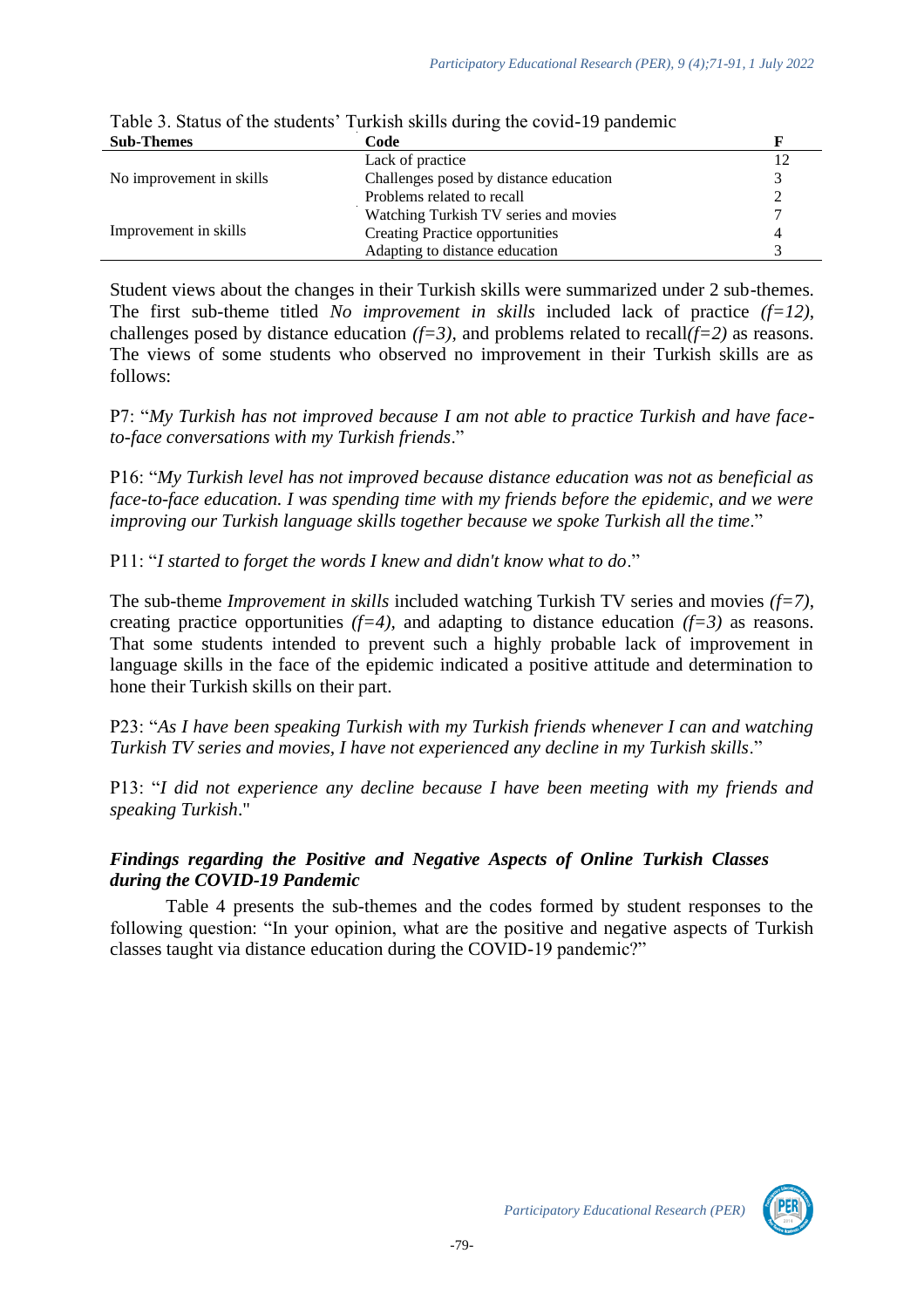| <b>Sub-Themes</b> | Code                                        |    |
|-------------------|---------------------------------------------|----|
|                   | Protection from the virus                   | 12 |
|                   | Recorded lectures                           |    |
| Positive aspects  | Gaining distance learning experience        |    |
|                   | Saving time                                 |    |
| Lack of practice  |                                             | 20 |
|                   | Comprehension difficulties                  |    |
| Negative aspects  | Being away from teachers and friends        |    |
|                   | Not being able to ask questions on the spot |    |

Table 4. Positive and negative aspects of online Turkish classes taken during the covid-19 pandemic

Students' views on the positive aspects of online Turkish classes were as follows: Protection from the virus*(f=12)*, recorded lectures*(f=9)*, gaining distance learning experience *(f=6),* and saving time  $(f=4)$ . The views of some students regarding the positive aspects of distance Turkish lessons are below:

P1: "*Receiving distance education has become a necessity, especially due to COVID-19. Distance education has helped us protect ourselves from this disease*."

P5: "*We were able to connect to the lectures wherever there was an internet connection. The good thing was that we had the chance to watch the lectures as many times as we needed because it was recorded.*"

P4: "*Distance education was a necessity. Thanks to distance education, we were able to access the classes and course materials very easily and quickly. This was a good experience for us*."

P16: "*Since I attended the classes at home, I did not lose any time going to school. This gave me more free time. I read a lot of Turkish books in my free time*."

Students' views on the negative aspects of distance Turkish lessons were as follows: lack of practice *(f=20)*, difficulty in understanding *(f=7*), being away from teachers and friends *(f=2),*  and not being able to ask questions on the spot  $(f=2)$ . The views of some students regarding the negative aspects of distance Turkish lessons are below:

P25: "*If we had face-to-face education, we would practice Turkish more. Unfortunately, due to the pandemic, this is currently not possible at all*".

P31: "*Distance education is unlike face-to-face education. We have difficulties in comprehension. I hope that when the pandemic ends, we will start face-to-face education*."

P2: "*Not being together with teachers and friends made education even more difficult. If we had been together, we could have been more successful*."

P8: "*I can't ask about a point I don't understand right away as I can in a face-to-face class. By the time I write or speak, the teacher usually has already moved ahead*."

# *Findings regarding the Effective Participation Levels and Motivation of Students in Turkish Classes during the COVID-19 Pandemic*

Table 5 presents the sub-themes and the codes formed based on student responses to the following two-part question: "Has the COVID-19 pandemic increased or decreased your



*Participatory Educational Research (PER)*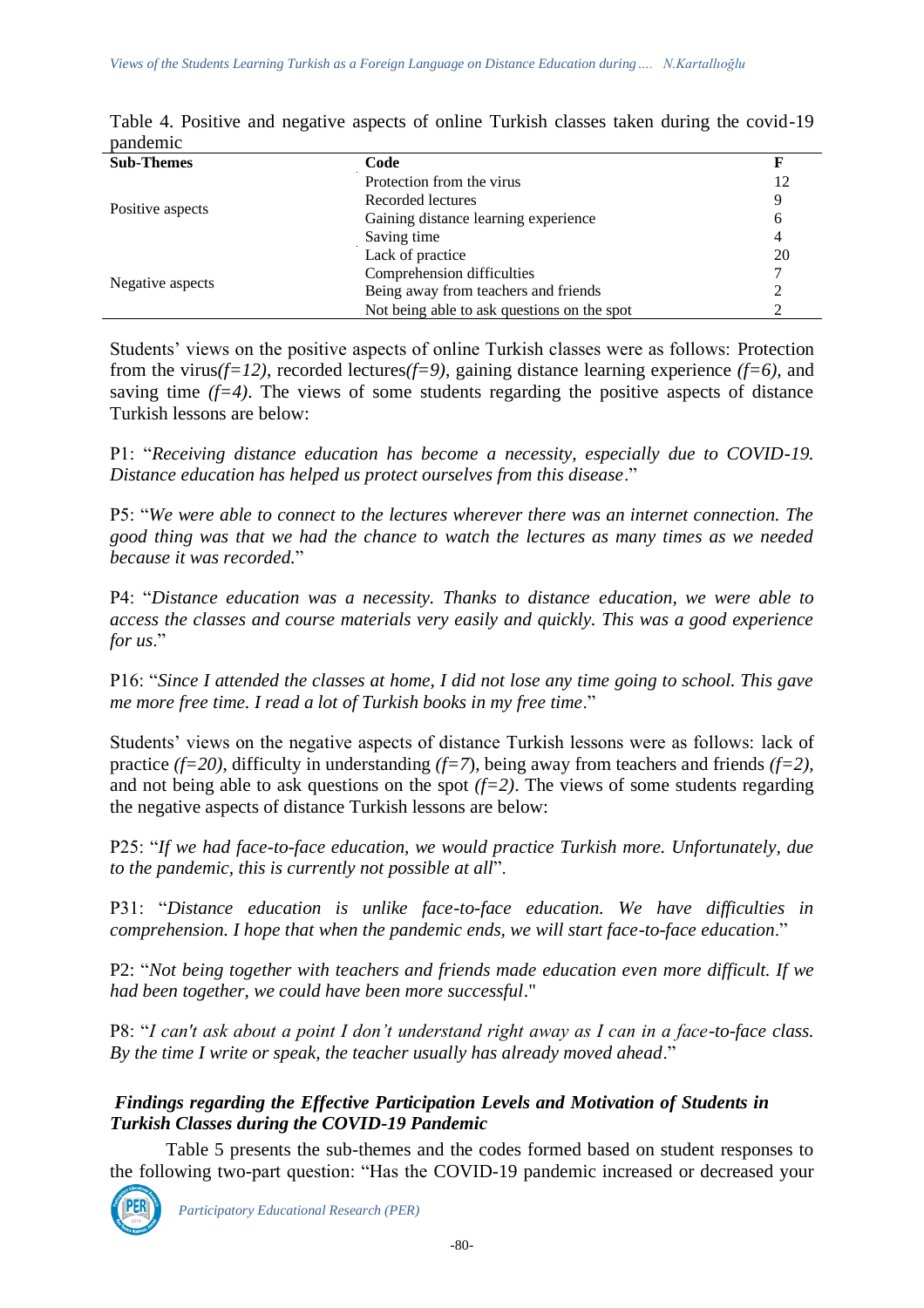level of active participation and motivation in Turkish classes? How has it affected your participation?"

| <b>Sub-Themes</b>                              |  | Code                     |   |
|------------------------------------------------|--|--------------------------|---|
| Increase inactive participation and motivation |  | Teachers' attitudes      |   |
|                                                |  | Desire to learn          |   |
| Decrease inactive participation and motivation |  | Inability to concentrate |   |
|                                                |  | Feelings of loneliness   | 6 |
|                                                |  |                          |   |

Table 5. Students' active participation and motivation in online Turkish classes

The students who stated that their participation levels and motivation increased in online Turkish classes cited the attitudes of teachers *(f= 9)* and the desire to learn *(f= 8)* as factors that led to the increase. The views of some students who stated that their participation and motivation in Turkish classes increased during this period are below:

P1: "*Since our teacher is very good and understanding, I attend the Turkish classes with pleasure. This increases my motivation towards the lesson*."

P7: "*I was positively affected because I saw them as a great opportunity for achievement. We were having an exceptional year, and I wanted to make the best of it*."

The students who stated that their participation level and motivation decreased in the online Turkish classes cited the inability to concentrate *(f= 8)* and feelings of loneliness *(f= 6)* as their reasons. The views of some students who stated that their participation and motivation in Turkish classes decreased during this period are below:

P3: "*My motivation to attend Turkish lessons decreased because I did not like and enjoy distance education. Also, because I had various other problems, my motivation decreased*."

P11: "*It was boring to study alone. Sitting alone in front of the screen, my motivation decreased, and I did not attend the classes*."

# *Findings on Students' Reading Skills during the COVID-19 Pandemic*

Table 6presents the sub-themes and the codes formed based on the student responses to the following two-part question: "Has the COVID-19 pandemic affected your reading skills? Has there been an improvement in your reading skills?"

|                                  | Table 6. Student views on their reading skills during the covid-19 pandemic |    |
|----------------------------------|-----------------------------------------------------------------------------|----|
| <b>Sub-Themes</b>                | Code                                                                        |    |
| Improvement in reading skills    | Making use of free time.                                                    | 14 |
|                                  | Reading different kinds of books                                            |    |
| No improvement in reading skills | Not doing reading exercises                                                 |    |
|                                  | Spending too much time on the Internet                                      |    |

Table 6. Student views on their reading skills during the covid-19 pandemic

The students who stated that their reading skills improved cited making use of free time *(f= 14)* and reading different kinds of books *(f= 9)* as reasons. The views of some students who reported an increase in their reading skills are below:

P4: "*I thought that I should do some activities because the lessons were online, and I was at home every day. I had a lot of free time. I had to make use of it somehow. During this period, I both attended classes and started to read some books outside of class. This is how COVID-19 has improved my reading skills*."

*Participatory Educational Research (PER)*

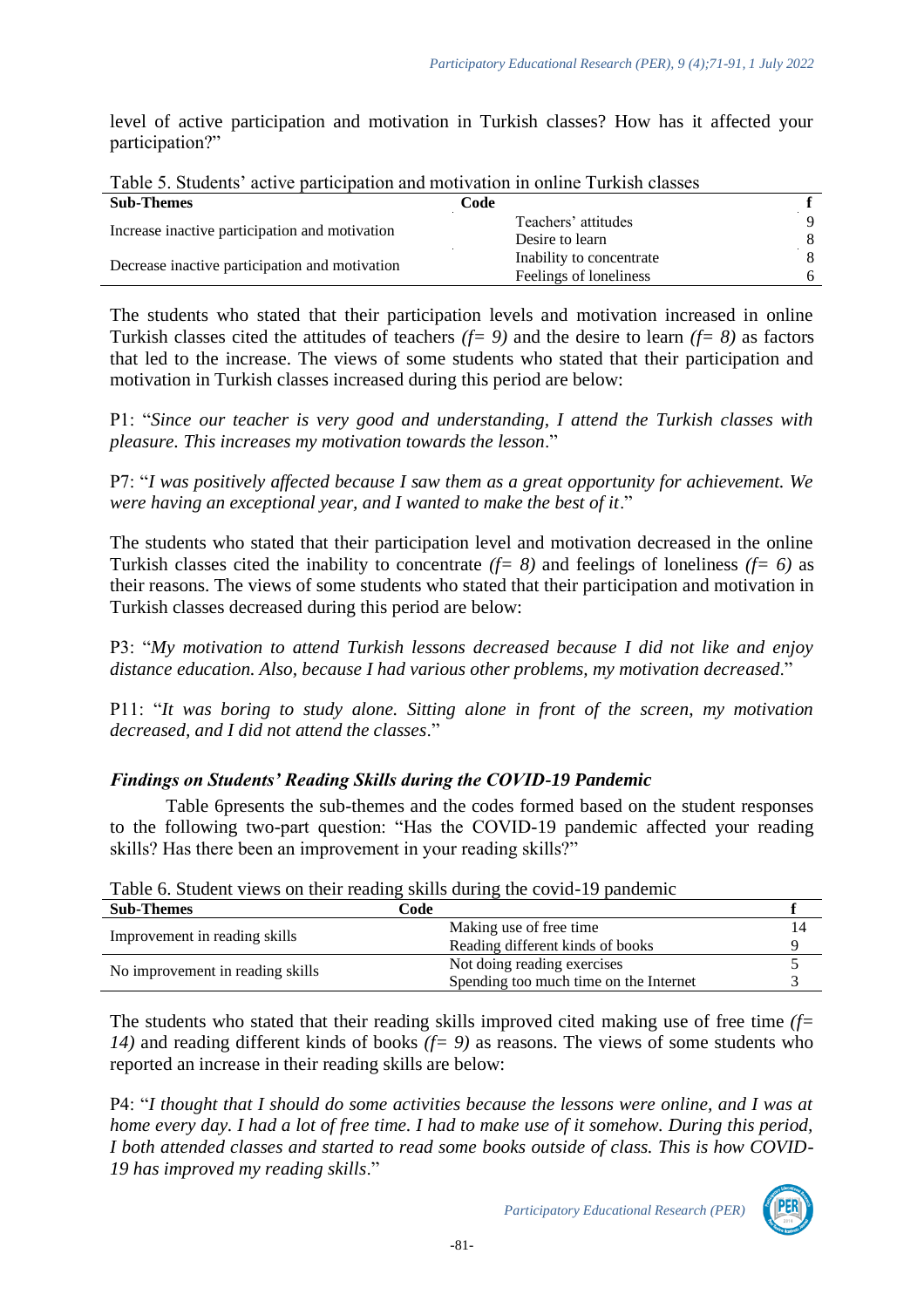P5: "*I have read many novels and magazines during the pandemic. Thus, my reading has improved a lot. Apart from that, I have done a lot of reading exercises on various websites on the Internet*."

The students who stated that there was no improvement in their reading skills cited not doing reading exercises  $(f= 5)$  and spending too much time on the Internet  $(f= 3)$  as their reasons. The views of some students are below:

P10: "*My reading skills did not improve because I didn't do much reading practice. I didn't want to read books outside of class*."

P23: "*The pandemic has negatively affected my reading level because instead of reading in my spare time, I watched videos on the Internet*."

# *Findings on Students' Listening Skills during the COVID-19 Pandemic*

Table 7 presents the sub-themes and the codes formed by student responses to the following two-part question: "How has the COVID-19 pandemic affected your listening skills? Has there been an improvement in your listening skills?"

Table 7. Student views on their listening skills during the covid-19 pandemic

| <b>Sub-Themes</b>                  | Code                               |  |
|------------------------------------|------------------------------------|--|
| Improvement in listening skills    | Watching Turkish series and movies |  |
|                                    | The effect of classes              |  |
| No improvement in listening skills | Lack of interaction                |  |

The students who stated that their listening level improved cited watching TV series and movies *(f= 15)* and the effect of classes *(f= 8)* as reasons. The views of some students who stated that their listening level improved are below:

P3: "*I can say that my listening has improved during the COVID-19 pandemic because I started to watch Turkish movies and series and understand Turkish better now*."

P20: "*My listening has improved because, as a foreign student, I listen to the lecture videos over and over again."*

The students who stated that there was no improvement in their listening skills cited lack of interaction  $(f= 8)$  as the reason. Below is a student's view:

P25: "*The COVID-19 pandemic has caused a decline in my listening level and affected me negatively. When we were at school, we heard people speaking Turkish around us all the time, but we only listen to our teacher in distance education*."

# *Findings on Students' Speaking Skills during the COVID-19 Pandemic*

Table 8 presents the sub-themes and the codes formed based on the students' responses to the following two-part question: "How has the COVID-19 pandemic affected your level of speaking? Has there been an improvement in your speaking skills?"

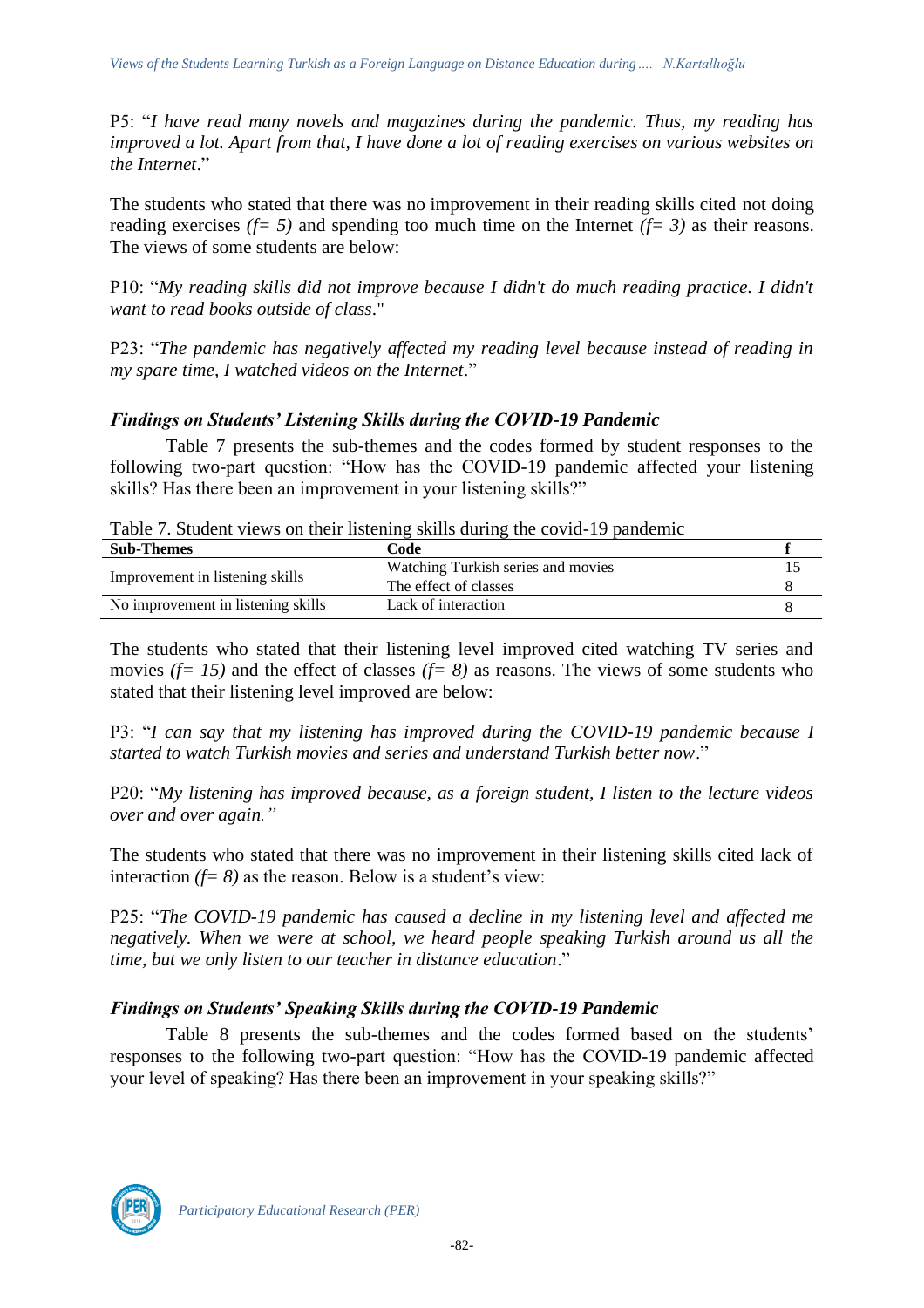| Table 8. Student views on their speaking skills during the covid-19 pandemic |                    |  |  |
|------------------------------------------------------------------------------|--------------------|--|--|
| <b>Sub-Themes</b>                                                            | Code               |  |  |
| Improvement in speaking skills                                               | Individual efforts |  |  |
| No improvement in speaking skills                                            | Isolation          |  |  |

Table 8. Student views on their speaking skills during the covid-19 pandemic

The students who stated that their speaking skills improved cited individual efforts *(f= 6)* as the reason. Below is a student's view:

P8: "*I made some Turkish friends when I felt that my speaking skills were declining. They helped me practice Turkish one day a week*."

The students who stated that there was no improvement in their speaking skills cited isolation  $(f= 25)$  as the reason. Below is a student's view regarding the decline in her speaking skills:

P10: "*My speaking ability has declined since we stayed at home, did not leave the house, could not communicate with people, and could not talk to them. Speaking also decreased a lot during classes. The teacher talks and explains; we just listen*."

#### *Findings on Students' Writing Skills during the COVID-19 Pandemic*

Table 9 presents the sub-themes and the codes formed based on the students' responses to the following two-part question: "How has the COVID-19 pandemic affected your writing skills? Has there been an improvement in your writing skills?"

| $-$ weight and the second state of the state of the state of the second state of the second state of the state of the state of the state of the state of the state of the state of the state of the state of the state of the |                         |  |
|-------------------------------------------------------------------------------------------------------------------------------------------------------------------------------------------------------------------------------|-------------------------|--|
| <b>Sub-Themes</b>                                                                                                                                                                                                             | Code                    |  |
|                                                                                                                                                                                                                               | Writing assignments     |  |
| Improvement in writing skills                                                                                                                                                                                                 | Technological support   |  |
|                                                                                                                                                                                                                               | Extracurricular studies |  |
| No improvement in writing skills                                                                                                                                                                                              | Dislike for writing     |  |
|                                                                                                                                                                                                                               | No need for writing     |  |

Table 9. Student views on their writing skills during the covid-19 pandemic

The students who stated that their writing level improved in Turkish classes cited writing assignments *(f= 9)*, technological support *(f=4),* and extracurricular studies *(f= 4)* as reasons. The views of some students who stated that their writing level improved in Turkish classes during this period are below:

P4: "*My writing has improved. There were reports that we had to prepare in the classes we attended. Therefore, I think that my writing did not decline; on the contrary, it improved*."

P18: "*My writing skills have improved a lot because I read a lot and wrote what I understood. I learned new words and learned how to use them over time. I improved myself like I had never done before. This has been very beneficial for my writing skills*."

P21: "*After the classes, I did some writing by myself. It was very difficult at first; but I started writing easily after a while*."

The students who stated that there was no improvement in their writing skills cited dislike for writing  $(f= 8)$  and no need for writing  $(f=6)$  as reasons. The views of some students who stated that their writing level declined are below:

P16: "*I haven't written much during this time. I like reading and listening more. There is*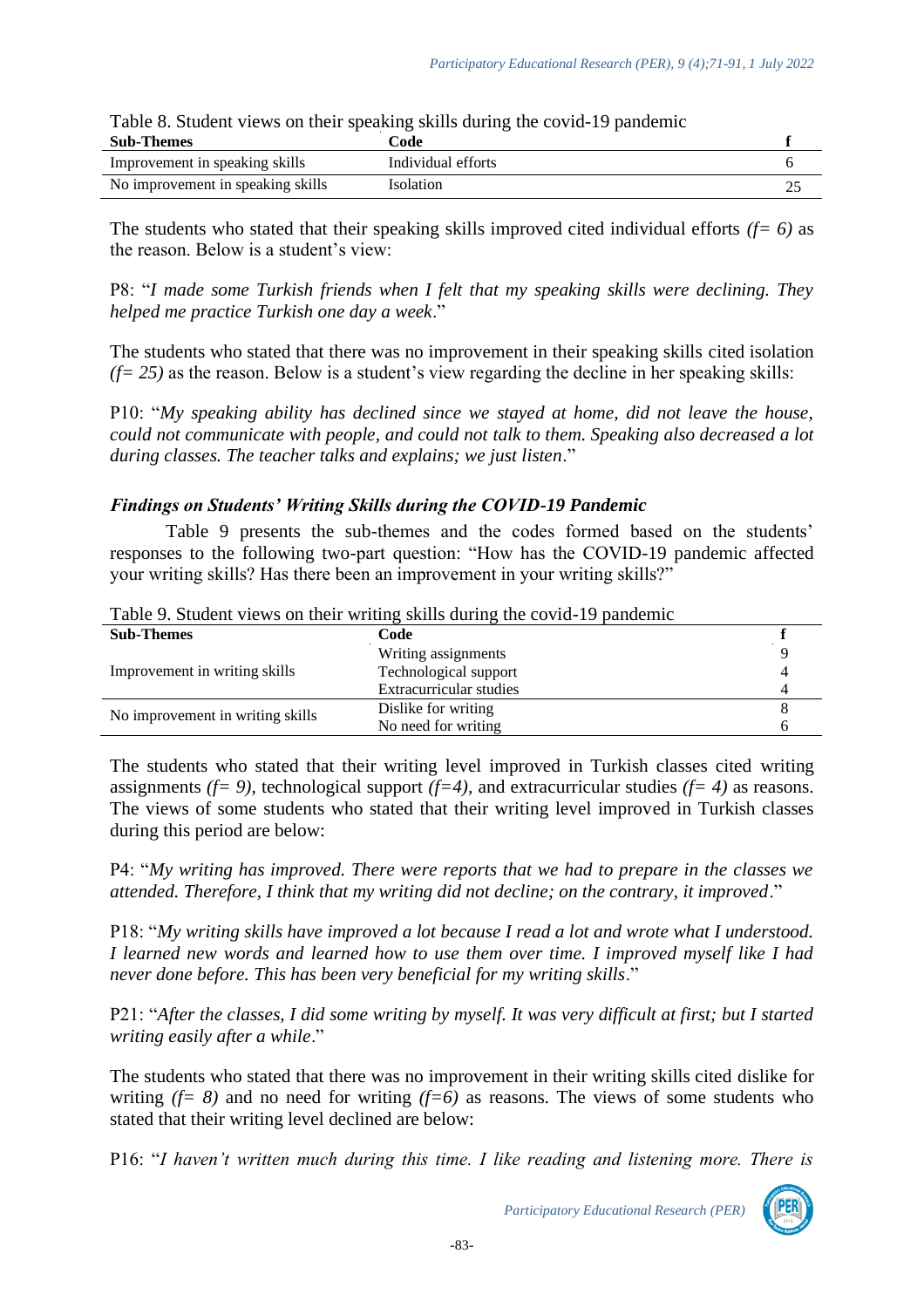*nothing to motivate me to write*."

P23: "*My writing has been negatively affected. I haven't felt the need to write because I have been talking to my classmates and Turkish friends on the phone.*"

# *Findings regarding Online Exams during the COVID-19 Pandemic*

Table 10 presents the sub-themes and the codes formed based on the students' responses to the following question: "What are the positive and negative aspects of online exams conducted to assess your Turkish level during the COVID-19 pandemic?

Table 10. Student views on online exams during the covid-19 pandemic

| <b>Sub-Themes</b> | Code                                                                                                                                          |    |
|-------------------|-----------------------------------------------------------------------------------------------------------------------------------------------|----|
|                   | No exam stress                                                                                                                                | 10 |
| Positive aspects  | No obligation to go to school<br>Internet connection problems<br>Bottlenecks in the system<br>Inability to ask teachers questions<br>Cheating |    |
| Negative aspects  |                                                                                                                                               |    |
|                   |                                                                                                                                               |    |
|                   |                                                                                                                                               |    |
|                   |                                                                                                                                               |    |

The students who mentioned positive aspects of online exams cited no exam stress *(f= 10)*  and no obligation to go to school  $(f=4)$  as reasons. The views of some students who had positive views about taking exams online are below:

P26: "*I was very comfortable during online exams; I did not experience any stress. There was no teacher, no friends. We take exams comfortably. That's why online exams are very good*."

P5: "*Even if you are sick, you can still take the exam; there is no need to go to school. For example, I was sick during the exam, and I took the exam in my bed. If the exam had been face-to-face, I would not have been able to take the exam*."

The students who reported negative aspects of online exams cited internet connection problems  $(f= 8)$ , bottlenecks in the system  $(f= 5)$ , inability to ask questions during the exam  $(f= 2)$ , and cheating  $(f= 2)$  as reasons. The views of some students who had negative views about taking exams online are below:

P3: "*Being frequently disconnected while answering questions is a big problem*."

P20: "*The system is very busy when there are exams. That's why we sometimes start exams later and there is very little time left then. We can't finish all the questions*."

P11: "*I can't get help from the teacher when I have a question. If we were in the classroom, I would ask the teacher to answer my questions about the exam*."

P17: "*There are problems in online exams. Cheating becomes easier. The ones who study and do not study are not discriminated. Everyone gets high scores*."

# **Conclusion and Discussion**

Reducing the spread of the virus during the COVID-19 pandemic necessitated an abrupt transition from face-to-face education to distance education all across the world. In the face of this extraordinary situation, for which there is no specific deadline, distance education began to be used as the most readily available and reliable means to ensure the continuation of

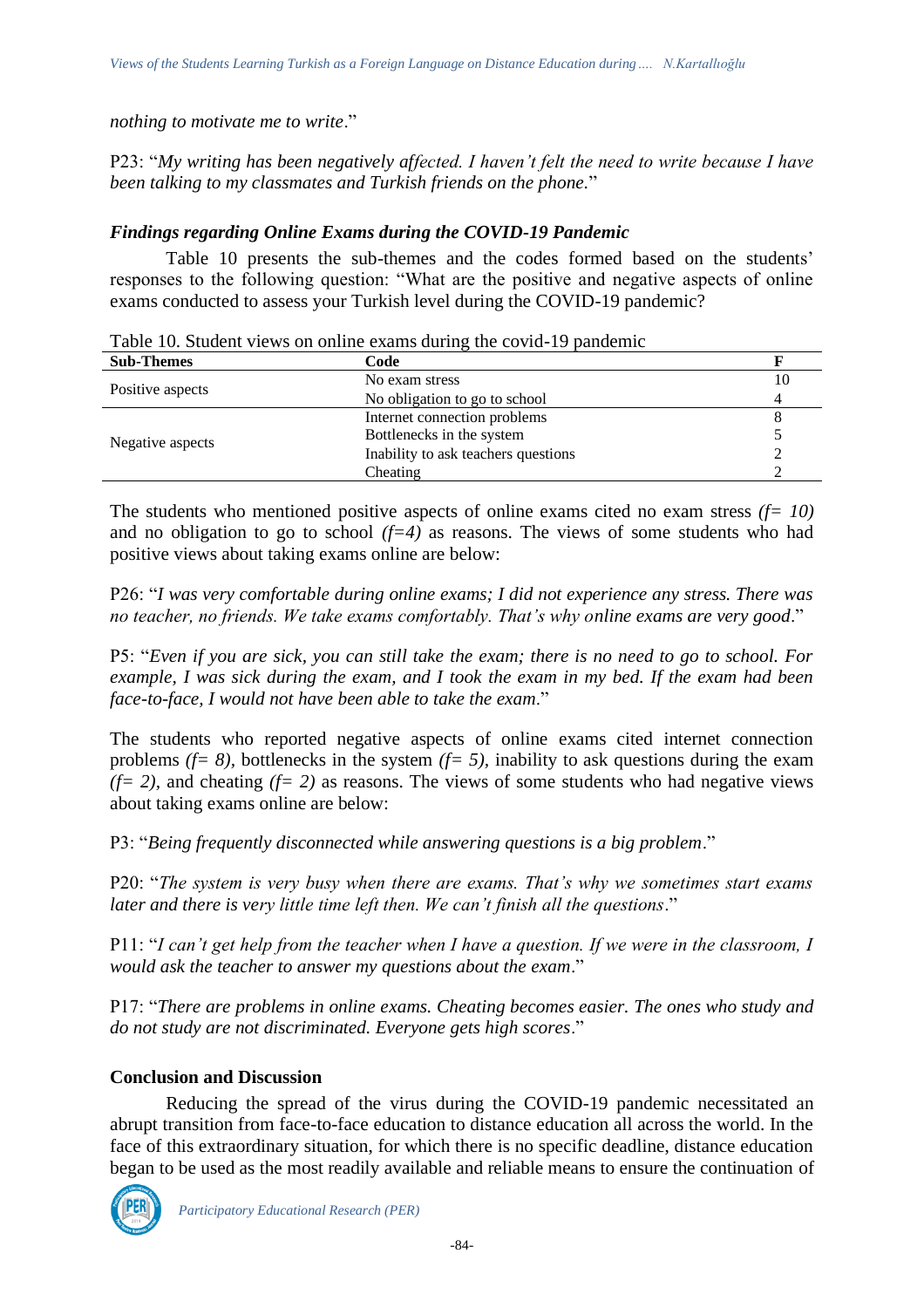education. This unexpected abrupt change has led to the emergence of many problems in education. Identifying emerging shortcomings and problems and eliminating them will make distance education more efficient in the future. Thus, this current crisis may be turned into an opportunity by searching for ways to increase the effective use of distance education in the future. Learning a foreign language through distance education is more difficult (Hurd, 2006). In the light of this fact, this study examined the views of TFL students on distance education during the COVID-19 pandemic.

When the students' views were examined, the results demonstrated that students, learning Turkish as a foreign language, encountered many issues such as internet connection problems, lack of technological devices, problems arising from the system, and inability to focus on the online courses during their education. Internet access is an indispensable element of distance education. Examination of student responses showed that problematic internet connections and limited internet quotas were major problems. Other studies also reported weak internet connection and limited internet quota as the most important problems (Allo, 2020; Aryanti, 2020; Atmojo & Nugruho, 2020; Efriana, 2021; Famularsih, 2020; Farrah & Al-Bakry, 2020; Manibur Rahman, 2020; Öztürk Karataş & Tuncer, 2020; Rahman, 2020; Tawhida, 2020; Tirtanawati, 2021). Dolmacı and Dolmacı (2020) conducted a study with foreign language educators and found that instructors too stated technical inadequacies and connection problems created problems in online courses. That some students did not have computers, tablets, and mobile phones to participate in distance education was also reported in the study. Similar problems were reported in other studies (Alan, Biçer & Can, 2020; Aryanti, 2020; Efriana, 2021; Atmojo & Nugruho, 2020; Farrah & Al-Bakry, 2020;). It was also determined that the students did not fully understand the system used for distance education and experienced concentration problems regarding the classes.

The students stated that there was a lack of improvement in their Turkish proficiency levels due to the lack of practice in distance education, the challenges posed by distance education, and the problems regarding recall. Mahyoob's (2020) research revealed that students' lack of practice with teachers and classmates reduced their language levels. The studies conducted by Manibur Rahman (2020) and Farrah and Al-Bakry (2020) concluded that the students could not do practice due to the lack of opportunities for sufficient interaction. Students participating in Klimova's (2021) research also stated that distance education courses did not improve their English. The reasons for this were not regularly held classes, lack of practice, and technological difficulties experienced. In this respect, the results obtained in this study confirm the results of similar studies in the literature. Students who stated that they observed an improvement in their Turkish level in the distance education process stated that they watched Turkish TV series and movies, practiced whenever they had the opportunity, and adapted to distance education. It was observed that the courses alone were not enough to learn the language in the distance education process. It was concluded that the students who did individual work outside the classroom had improved their Turkish proficiency levels.

Examination of student views on the positive aspects of distance Turkish classes showed that protection from the pandemic, recorded lessons, gaining distance education experience, and saving time were regarded as positive aspects by the students. Güngör, Çangal and Demir (2020) also found that a comfortable learning environment, efficient use of time, easy access to classes, and maintaining social distance during the COVID-19 epidemic were reported as positive aspects of distance education by foreign students learning Turkish. Karatay, Kaya, and Başer (2021) stated that the advantages of distance education for foreign students learning Turkish were protection from contagious diseases, saving time, the opportunity to watch the

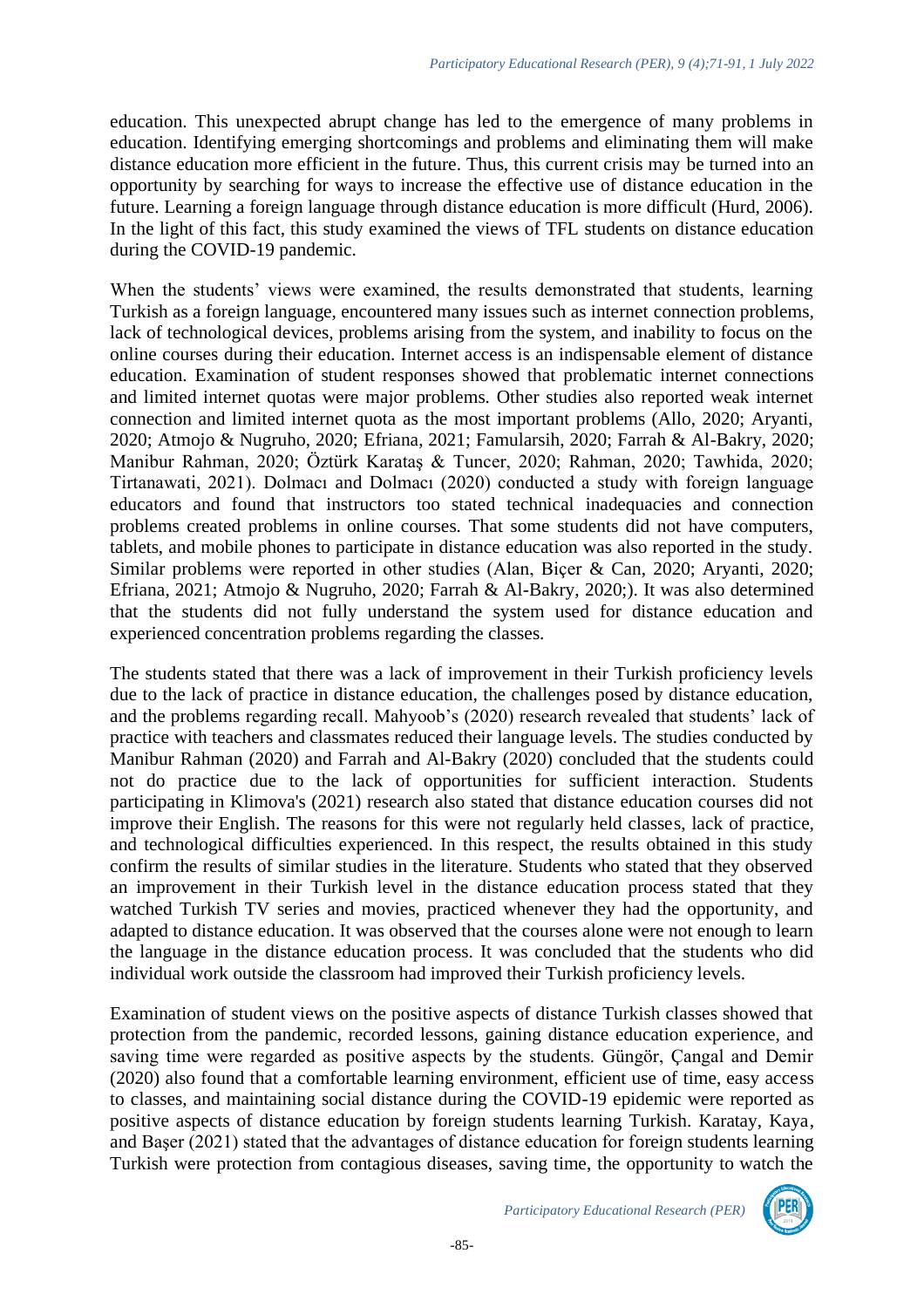lessons again, and reducing expenses. Allo (2020) and Aryanti (2020) examined the views of foreign language learners on remote access and pointed out that the learners regarded distance education as positive in preventing the spread of the virus. Manibur Rahman (2020) stated that students could listen to recorded lectures at appropriate times.

As for the negative aspects of online classes, the students reported a lack of practice, difficulty understanding the teaching point, being away from teachers and classmates, and inability to ask questions. Güngör et al. (2020) reported that foreign students learning Turkish expressed the negative aspects of distance Turkish lessons as lack of classroom interaction, technical problems, difficulty in homework control, and difficulty understanding the classes. Ustabulut's (2021) study revealed that the faculty members teaching Turkish as a foreign language through distance education stated that effective communication could not be provided in the lessons, that the students did not socialize, that technical problems were experienced, and that problems occurred in measurement and evaluation. Mahyoob (2020) and Manibur Rahman (2020) also concluded that the lack of language practice was a problem. In their study, Anca Maican and Cocoradă (2021) determined that students learning English as a foreign language in Romania experienced isolation and loneliness during distance education classes and missed face-to-face education activities. Famularsih (2020) also stated that the inability to establish direct communication between teachers and students during foreign language education and students' being unable to ask questions immediately about points they did not understand negatively affected classes. In the study by Eroğlu, Topal, and Özcan (2021), more than half of the instructors working in the field of teaching Turkish as a foreign language stated that they communicated well with students during distance education courses. The findings of other studies report similar results as well.

The students stated the positive aspects of distance education courses as viewing the recorded lessons repeatedly any time, saving time, and maintaining social distance during the pandemic. They reported limited practice opportunities, the feeling of isolation they experienced, and their inability to ask questions on the spot about issues they did not comprehend as the negative aspects of distance education courses.

When the views of the students who stated that their participation levels and motivation increased towards distance Turkish lessons were examined, it was found that teacher attitudes and their desire to learn were highly effective in that increase. Similarly, Allo (2020) reported that the learning aspirations of Indonesian EFL students had a positive impact on their participation in classes. In the study by Eroğlu, Topal, and Özcan (2021), it was seen that to increase the motivation of reluctant students, instructors benefited from online games, social media, music, and delegating responsibility to students during distance education lessons. Şengül (2021) stated that in teaching Turkish to foreigners through distance education, students' motivation decreased, and various methods, techniques, and activities such as social media, peer counseling, language partnership, online activities, and speaking club were used to increase students' motivation and interaction. Hurd (2006) found that motivation had a special and direct effect on distance language education. This shows that when students are motivated, they are more successful.

Some students stated that their participation levels and motivation decreased towards distance Turkish lessons. The analysis of the data showed that the feelings of loneliness and students' inability to concentrate on classes were generally important in the decline. Similarly, studies by Hernández and Flórez (2020) and Mahibur Rahman (2020) showed that students learning a foreign language experienced feelings of isolation and had problems focusing on classes. It is

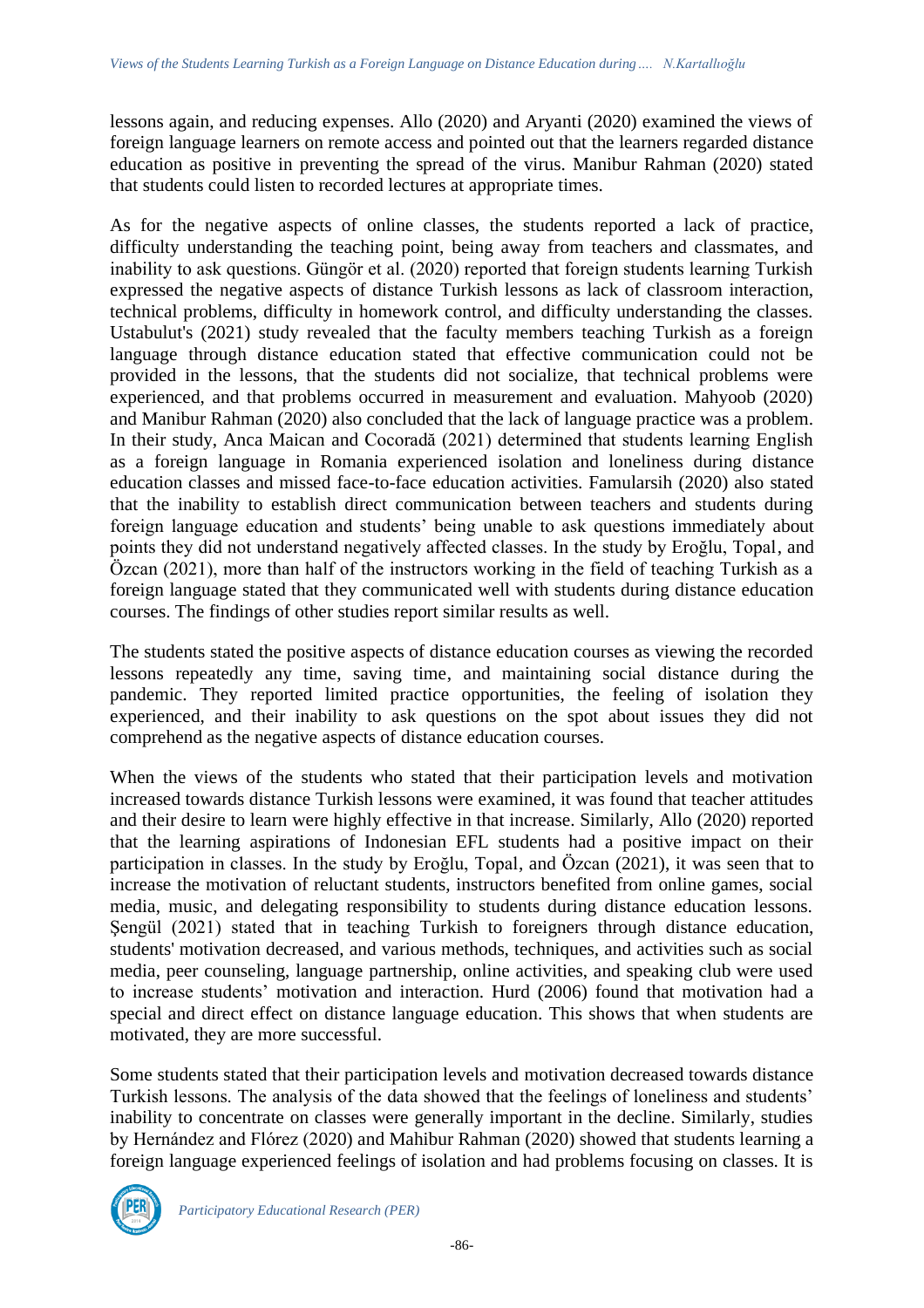the very reason that why the students' participation in the course was low. In the study by Klimova (2021), students who stated that their motivation towards the course decreased expressed a lack of social contact, difficulty concentrating, and lack of time to answer questions as reasons.

Examination of students' views on the effect of distance Turkish education on reading skills showed that the reading skills of the majority of the students were positively affected. It was found that the students who reported an improvement in their reading skills had used their spare time by reading different kinds of books. It was also concluded that the students who reported no improvement in their reading levels had not practiced reading and spent a lot of time on the internet. Famularsih (2020) stated that the reading and writing skills of students who learned English as a foreign language through distance education improved more compared with other language skills. In this respect, the results of this study are similar to other studies on the subject.

The analysis of the students' views on the effect of distance Turkish education on listening skills showed that the listening skills of the majority of the students were positively affected. There was a high number of students who mentioned an improvement as a result of watching Turkish TV series and movies. The number of students who reported that in-class participation was also effective was very high as well. In the studies by Şengül (2021) and İskender (2021), the listening skill was shown as the skill that was least affected by negativities among other language skills and was the skill that was likely to improve. Some students declared that they saw no improvement in their listening levels and mentioned the lack of interaction with other people as their reason. This result is in line with the findings by Mahibur Rahman (2020) who observed that students were negatively affected by the lack of interaction opportunities. The study by Dolmacı and Dolmacı (2020) reported that the participating foreign language educators also considered teaching listening skills through distance education as problematic and difficult like the students in other studies.

Although teaching listening through distance education is considered difficult, it was observed that the students' listening skills had improved through individual efforts outside the classroom. Learning the language through Turkish films and TV series instead of the classroom environment was influential on those efforts.

The students' views on the effect of distance Turkish education on writing skills showed that students had improved their writing skills through writing assignments, technological support, and extracurricular activities. Students who reported no improvement declared that they did not like writing and did not feel the need to write. Öztürk Karataş and Tuncer (2020) determined that writing was the skill that had more advantages in terms of teaching in the distance education process. They stated that writing could be developed at the highest level as it was used continuously in almost all assignments and projects. Famularsih (2020) stated that the reading and writing skills of students who learned English as a foreign language through distance education had improved more than other language skills. Mahibur Rahman (2020) and Şengül (2021) found that foreign language educators, not students, experienced difficulties in teaching writing.

The available studies in the literature point out that in distance education writing has taken the place of the most commonly used speaking skill used in face-to-face education. Considering that classes are carried out through writing as well as doing assignments, it is natural for the writing skill to develop more than other skills. Using computer programs that highlight the

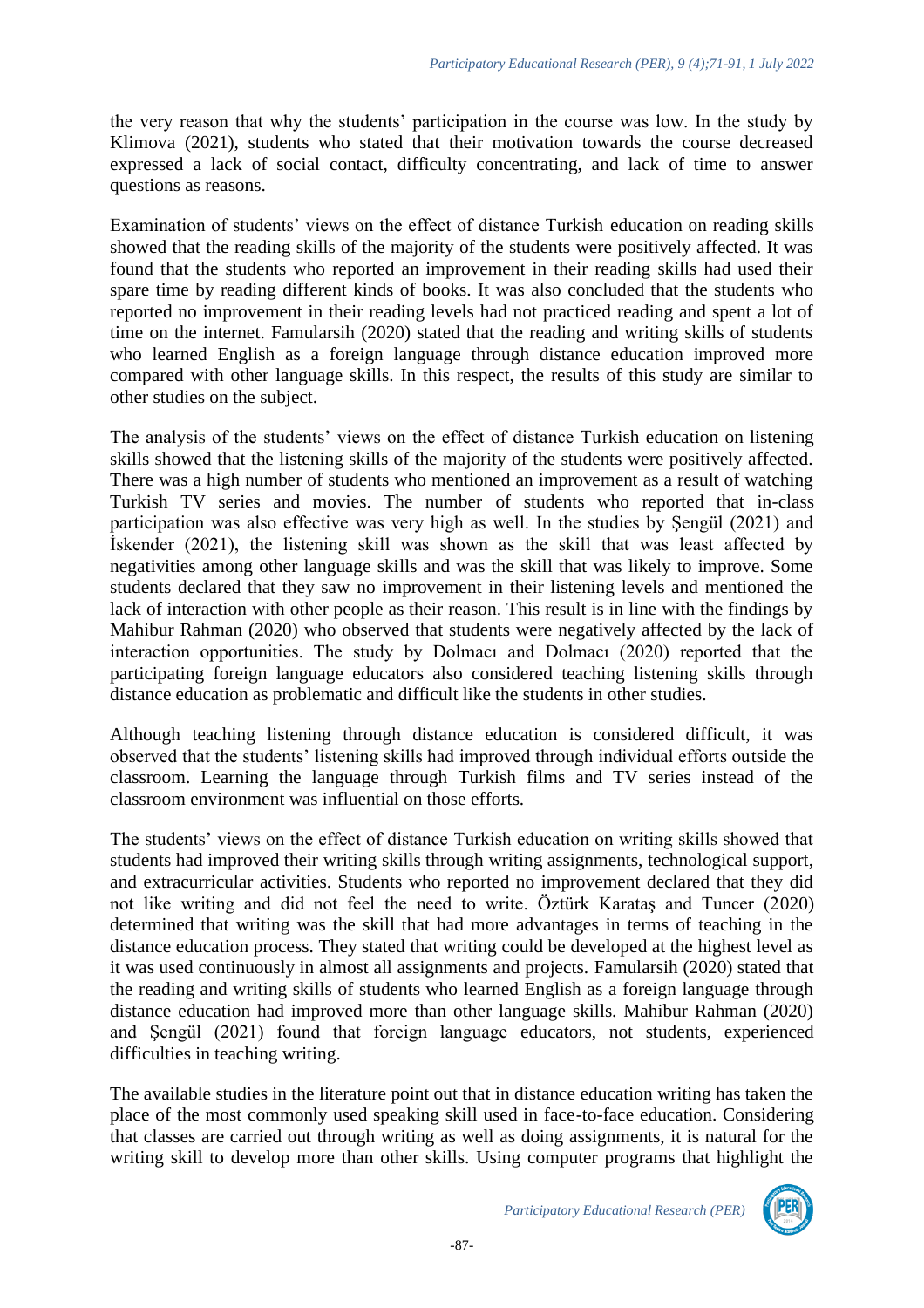typing errors made during writing activities also significantly contributes to the development and improvement of the students' writing skills.

Student views on the effect of distance Turkish education on speaking showed that the speaking skills of the majority of the students were negatively affected. Students reporting no improvement in speaking mentioned that they could not converse with others due to isolation. Mahibur Rahman (2020) found that students did not have any opportunities for interaction as they were socially isolated. Öztürk Karataş and Tuncer (2020) determined that speaking was the most disadvantaged skill in distance education and was largely ignored. In Wang & Zhang's (2021) study, it was determined that the skill that foreign language students experienced anxiety the most was the speaking skill. The students stated that the reason for this was the lack of a suitable environment for speaking and the feeling of loneliness. It was seen that the students felt comfortable speaking in educational environments created by their teachers during face-to-face education and that they preferred to remain silent in distance education lessons. This shows that distance education cannot provide students with the confidence and comfort provided by the conventional classroom environment. Hernández and Flórez (2020) revealed that foreign language learners experienced a constant feeling of isolation, resulting from a lack of interaction with their teachers and peers. Similar results were obtained in this study. It was also found that the students who reported an improvement in their speaking skills had interacted with other people whenever they had the opportunity.

The available studies in the literature showed that, in distance education, students failed to develop their speaking skills the most. Both students and instructors agreed that speaking skills did not develop at the desired level. The most important reason for this was the isolation people were living in due to the pandemic. Since students were not able to convene, they could not find opportunities to practice speaking. Consequently, the students' speaking skills did not develop at the desired level.

More than half of the students considered online exams to be negative experiences due to internet connection problems, bottlenecks in the system, cheating, and inability to ask teachers questions about exam parts they did not understand. Dolmacı and Dolmacı (2020) reported that foreign language educators regarded online exams as negative due to reasons such as technical problems emanating from the internet, technology, lack of supervision during the exams, inability to prevent cheating, and low exam reliability and objectivity. Farrah and Al-Bakry (2020) and Mahibur Rahman (2020) mentioned that students cheating in online exams bothered other students. Mahyoob (2020) determined that some students could not take the exams due to system failures and technological problems. Şengül (2021) stated that various problems occurred during online exams such as ethical problems, problems arising from the internet and technology, problems caused by students' not understanding the system used in examinations, problems arising from the validity of the exams, and problems arising from the extending of the exam period. In terms of the congruence of findings, this study and similar studies support each other. Not experiencing exam anxiety and the opportunity to be able to take the exams anywhere, on the other hand, were considered as the positive aspects of the online exams.

The following recommendations are offered based on the results of the research; online exams conducted to assess students' proficiency levels can be given in a more objective manner and can be supervised better. This way, cheating may be prevented, and successful and unsuccessful students may be more clearly identified. The reliability of online exams may thus be increased. Language learning platforms that may be used easily even by students who

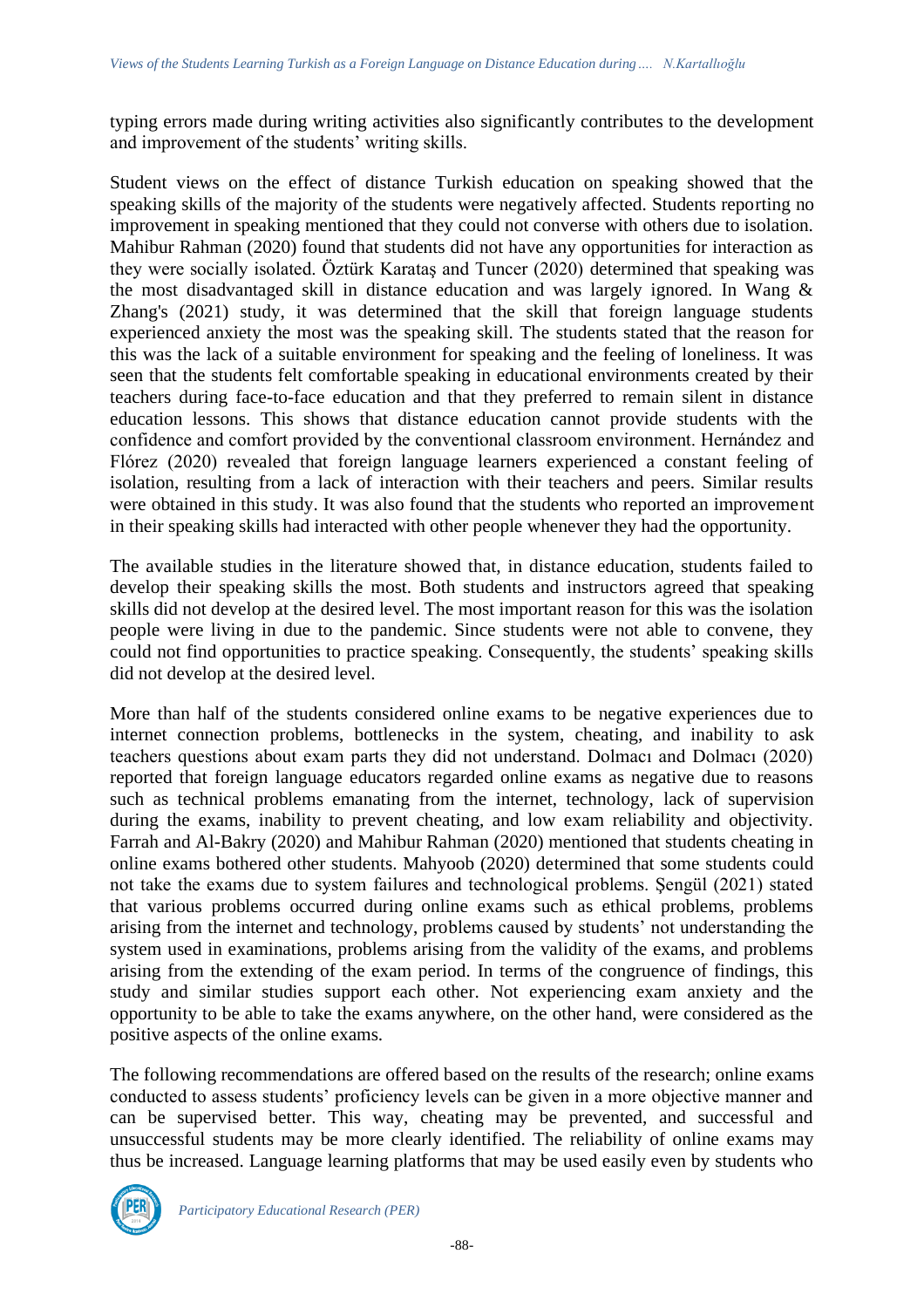do not have sufficient knowledge, experience, and skills in technology may be created. To eliminate the feeling of loneliness experienced by students in distance education, activities may be carried out to ensure intensive teacher-student and student-student interaction as is the case in a face-to-face classroom environment. Language education aims to develop four language skills in learners. Therefore, activities that involve practicing those skills should be utilized, and various programs that include such activities may be designed to improve learners' basic language skills.

### **References**

- Ahmad, S. Z. (2016). The flipped classroom model to develop Egyptian EFL students' listening comprehension. *English Language Teaching*, *9*(9), 166-178.
- Alan, Y., Biçer, N., & Can, F. (2020). Perspectives of pre-service teachers on distance education: covid-19 process. *Revista Argentina de Clínica Psicológica, 29*(5), 1972- 1984.
- Allo, M.D.G. (2020). Is the online learning good in the midst ofcovid-19 pandemic? The case of EFL learners. *Journal Sinestesia, 10*(1), 1-10.
- Ariyanti, M. (2020). EFL students' challenges towards home learning policy during covid-19 outbreak. *Indonesian Journal of English Language Teaching and Applied Linguistics*, *5*(1), 167-175.
- Atmojo, A.E.P., & Nugroho, A. (2020). EFL classes must go online! Teaching activities and challenges during covid-19 pandemic in Indonesia. *Register Journal*, *13*(1), 49-76. DOI: https://doi.org/10.18326/rgt.v13i1.49-76
- Büyüköztürk, Ş., Çakmak, K. E., Akgün, Ö. E., Karadeniz, Ş., & Demirel, F. (2016). *Bilimsel araştırma yöntemleri [Scientific research methods].* Ankara: Pegem Akademi.
- Carrillo, C., & Flores, M., A. (2020) Covid-19andteachereducation: a literature review of online teaching and learning practices, *European Journal of Teacher Education*, *43*(4), 466-487, DOI: 10.1080/02619768.2020.1821184
- Christensen, L. B., Johnson, R. B., & Turner, L. A. (2015). *Research methods, design, and analysis*. UK: Pearson Education Limited
- Cohen, L. Manion, L., & Morrison, K. (2007). *Research methods in education (6th ed.).* New York, NY: Routledge.
- Council of Higher Education (2020). Üniversitelerde uygulanacak uzaktan eğitime ilişkin açıklama. Retrieved from https://www.yok.gov.tr/Sayfalar/Haberler/2020/universitelerde-uygulanacak-uzaktanegitime-iliskin-aciklama.aspx
- Creswell, J. W. (2013). *Qualitative research methods. In qualitative inquiry and research design: choosing among five approaches.* Ankara: Siyasal Bookstore.
- Dabbagh, N., & Brenda B. (2005). *Online learning: Concepts, strategies, and application.* Pearson.
- Doğan, Y. (2020). Turkish university students' views on distance online foreign language learning. *The Journal of Turkish Educational Sciences*, *18*(1), 483-504. https://doi.org/10.37217/tebd.655955
- Dolmacı, M., & Dolmacı, A. (2020). The views of lecturers in foreign language teaching via synchronous distance education: A Covid19 case. *The Journal of Turkish Educational Sciences, 18*(2), 706-732.
- Efriana, L. (2021). Problems of online learning during covid-19 pandemic in EFL classroom and the solution. *Journal of English Language Teaching and Literature*, *2*(1), 38-47.
- Eroğlu, S., Topal, M. & Özcan, E (2021). Opinions of teachers who teach Turkish as a foreign language on distance education: The case of Sakarya University TÖMER. *RumeliDE*

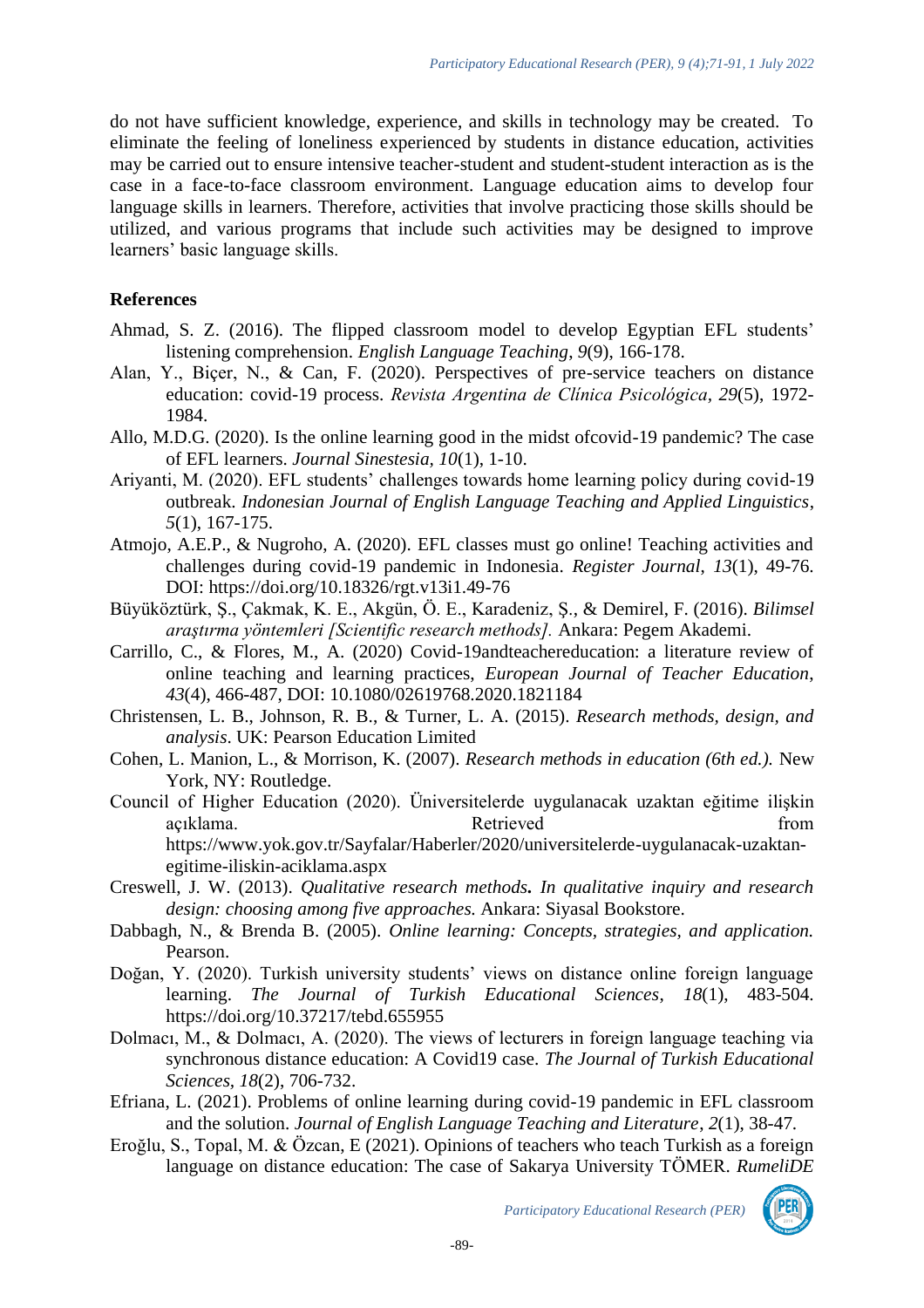*Dil ve Edebiyat Araştırmaları Dergisi, (10),* 461-479. DOI: 10.29000/rumelide.1012470.

- Erzen, E., &Ceylan, M. (2020). Covid-19 pandemic and distance education: problems in implementation. *Ekev Academy Journal*,*24*. 229-248.
- Famularsih, S. (2020). Students' experiences in using online learningapplicationsduetocovid-19 in English classroom. *Studies in Learning and Teaching*, *1*(2), 112-121.
- Farrah, M., & Al-Bakry, G. H. (2020). Online learning for EFL students in Palestinian universities during corona pandemic: Advantages, challenges and solutions. *Indonesian Journal of Learning and Instruction, 3*(2), 65-78. DOI: https://doi.org/10.25134/ijli.v3i2.3677
- Güngör, H., Çangal, Ö., & Demir, T. (2020). The views of learners and instructors as to distant teaching Turkish as a foreign language. *Gazi University Journal of Gazi Educational Faculty, 40*(3), 1163-1191
- Gürer, M. D. (2021). Açık ve uzaktan öğrenmenin temelleri [Foundations of open and distance education]. In Erkan Tekinarslan & Melih Derya Gürer (Eds.) Açık ve uzaktan öğrenme [Open and distance education]. Ankara: Pegem Akademi
- Hernández, S.S.F., & Flórez, A.N.S. (2020). Online teaching during covid-19: how to maintain students motivated in an EFL class, *Linguistics and Literature Review,6*(2), 157- 171.<https://doi.org/10.32350/llr.62.14>
- İskender, M. E. (2021). Experiences of distance learning courses in teaching Turkish as a foreign language. *RumeliDE Dil ve Edebiyat Araştırmaları Dergisi, (22),* 96-117. DOI: 10.29000/rumelide.885523.
- İşman, A. (2011). *Öğretim teknolojileri ve material tasarımı [Instructional technologies and material development]* (4. edition). Ankara: Pegem Akademi.
- Karakış, Ö. (2020). The view of the relationship between university students' opinions about distance learning environments and English course success. *Abant İzzet Baysal University Journal of Faculty of Education, 20*(4), 1711-1728.
- Karatay, H., Kaya, S. & Başer, D. (2021). Student views on distance education in teaching Turkish as a foreign language. *RumeliDE Dil ve Edebiyat Araştırmaları Dergisi, (24),* 223-232. DOI: 10.29000/rumelide.995286.
- Kaya, Z. (2002). *Uzaktan eğitim [Distance education].* Ankara: Pegem A Yayıncılık.
- Keegan, D. (1996). The foundations of distance education. London: Croom Helm.
- Kırık, A. M. (2014). Historical development of distance education and the situation in Turkey. *Marmara University Journal of Communication*, *21*, 73-94.
- Klimova, B. (2021). An insight into online foreign language learning and teaching in the era of COVID-19 pandemic. *Procedia Computer Science, 192,* 1787–1794
- Mahibur Rahman, M. (2020). Challenges and solutions of teaching English as a foreign language online during a global pandemiclikecovid-19: Saudi EFL teachers' perspectives. *Journal of Southwest Jiaotong University, 55*(6), 1-9. DOI: 10.35741/issn.0258-2724.55.6.10
- Maican, M.A. & Cocoradă, E. (2021). Online foreign language learning in higher education and its correlates during the COVID-19 pandemic. *Sustainability, 13,* 781, 1-21, https://doi.org/10.3390/su13020781
- Nenko, Y., Kybalna, N., & Snisarenko, Y. (2020). The covid-19distance learning: insight from Ukrainian students. *Revista Brasileira de Educação do Campo*, *5*, 8925-8925.
- Özaygen, A. (2000). Internet-based distance education. *Journal of Science and Technology, 388*, 100-103.